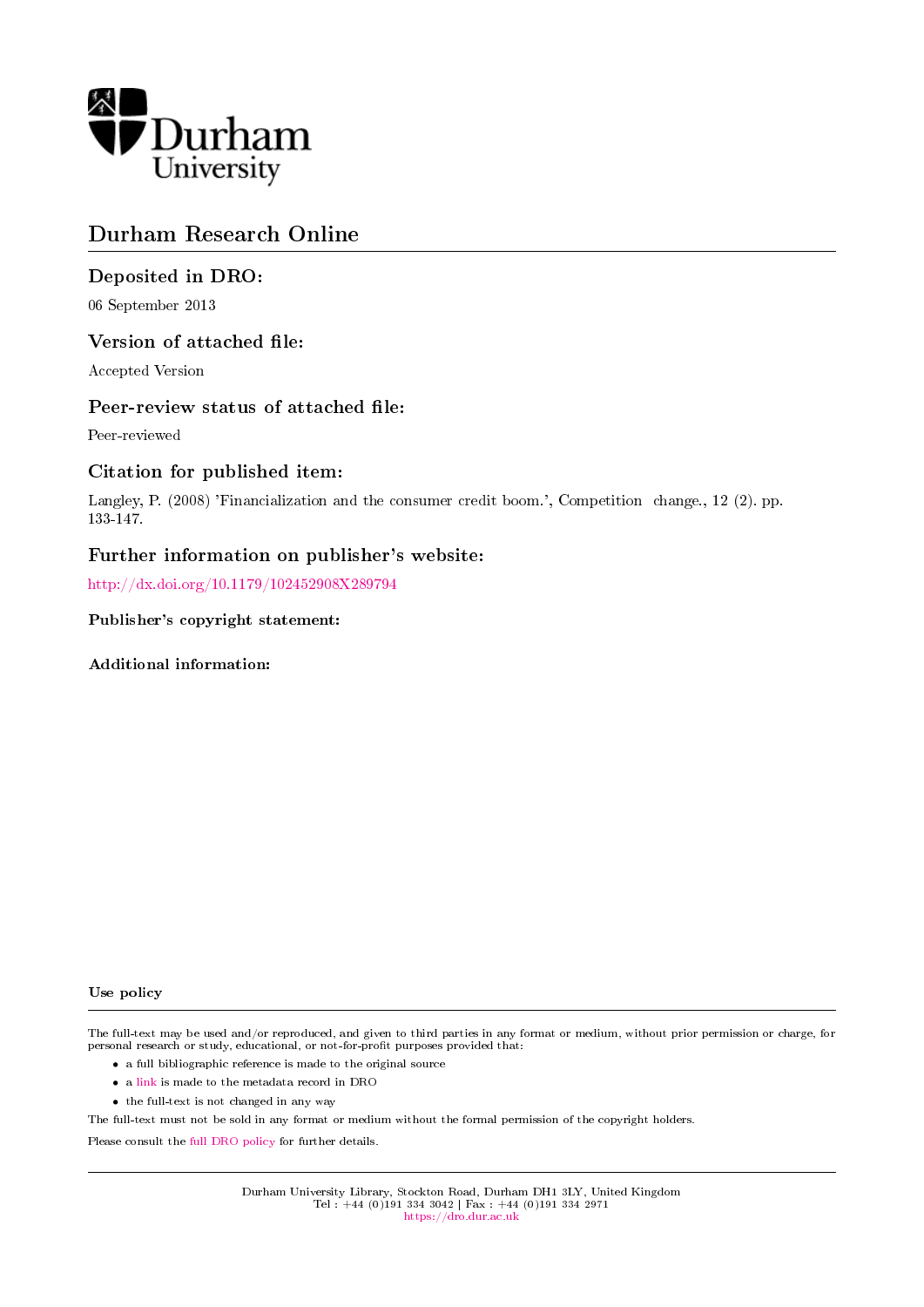## **Financialization and the Consumer Credit Boom**

Dr Paul Langley Senior Lecturer in Politics Division of Politics and History School of Arts and Social Sciences Northumbria University Newcastle-upon-Tyne NE1 8ST United Kingdom Tel: +44 (0)191 227 4481 Email: [paul.langley@unn.ac.uk](mailto:paul.langley@unn.ac.uk)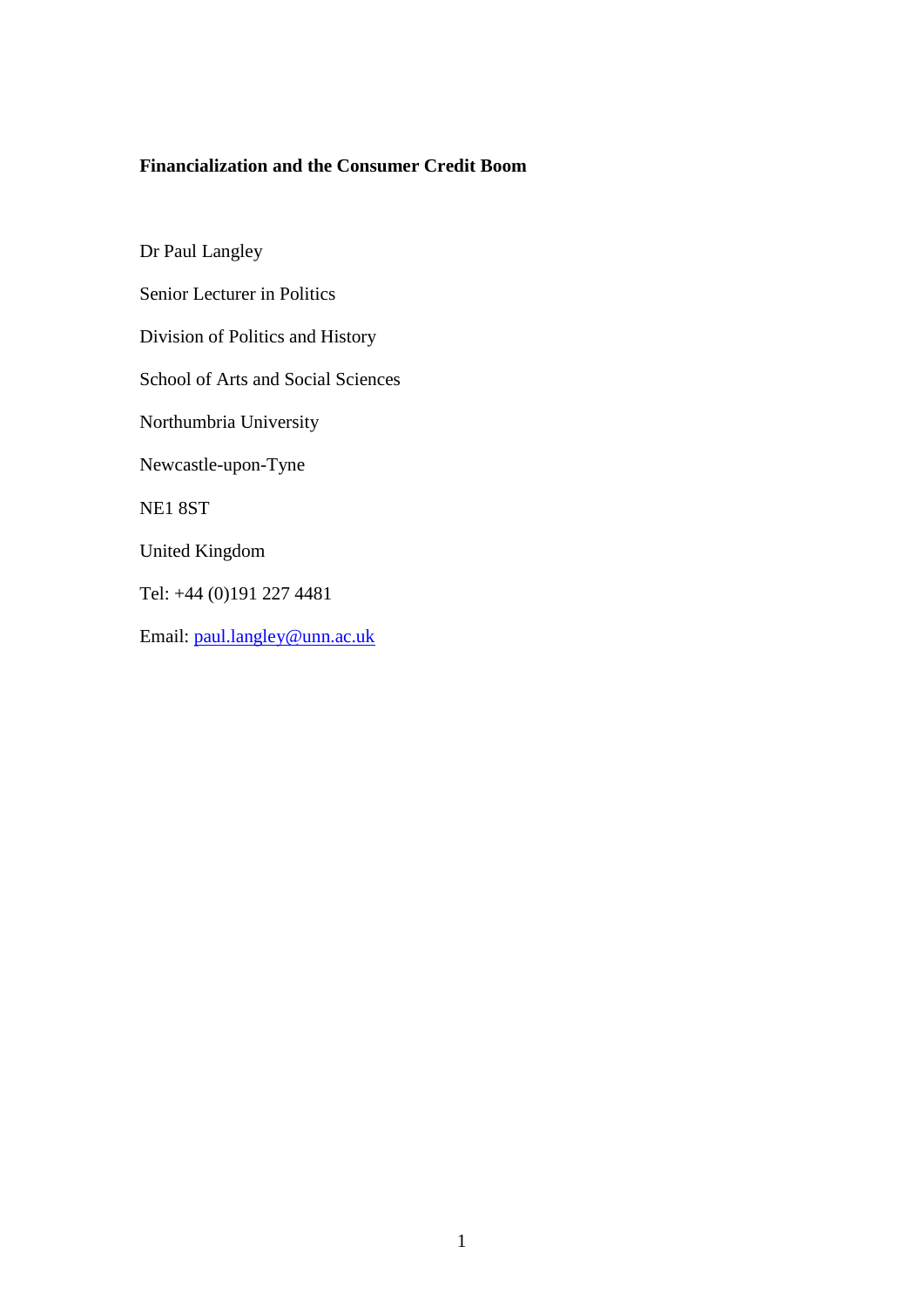### **Financialization and the Consumer Credit Boom**

#### **Abstract**

Viewed in retrospect, the concept of 'financialization' highlights the massive growth in the issue and trading of ownership claims on all manner of instruments. It has also opened the way for research linking these changes in the financial markets to disciplinary transformations in corporate management and governance. There are, however, future prospects for financialization research once the concept is re-worked from a cultural political economy perspective and changes in the financial markets are linked to the consumer credit boom in Anglo-American economies. Grounded in the calculative creation and management of default risk by lenders, markets for assetbacked securities and credit derivatives have emerged that trade claims on the future repayments of borrowers on car loans, credit cards and so on. Disciplinary transformations also arise in everyday financial self-government. Thrift and prudence are no longer paramount in extending individual freedom and security, but are displaced by the responsible and entrepreneurial meeting, management and manipulation of outstanding obligations.

**Keywords:** financialization; consumer credit; default risk; asset-backed securitization; financial self-government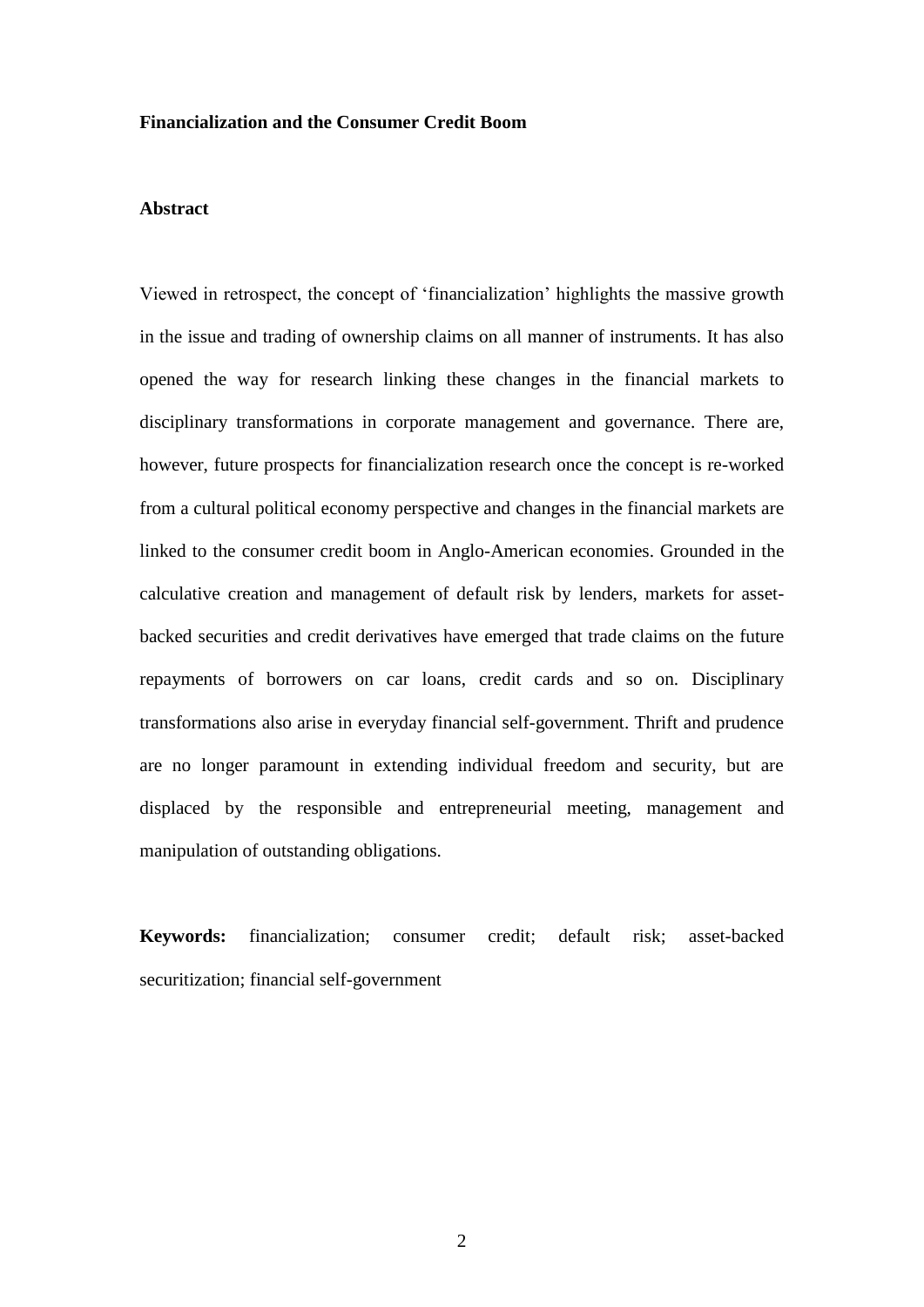#### **Introduction: frontiers of financialization**

Those engaging with the growing literature framed by the concept of 'financialization' are left in little doubt that, in Anglo-American economies at least, the present conjuncture is one in which finance has come to dominate the 'real' economy. Nonetheless, it is also apparent that one of the principal features of Anglo-American economies in recent decades – the boom in consumer borrowing – has remained largely neglected in this literature. With the exception of Montgomerie (2006), it would seem that, in retrospect, the boundaries for financialization research have been artificially and prematurely drawn around the nexus of the financial and productive economies. In this paper, I want to begin to push back the frontiers of financialization research to show that the concept of financialization can inform illuminating analyses of the consumer credit boom. While policy-makers, academics and commentators typically focus on the quantitative growth in outstanding obligations arising from consumer borrowing, typically expressed as a percentage of gross domestic product or average household wealth (e.g. Aizcorbe et al. 2003; Bank of England 2006; Clayton 2000; Hickman 2007), the concept of financialization provides a means of interrogating the qualitative transformations that make the boom possible.

At the same time, however, I also want to argue that extending the frontiers of financialization research is not simply a matter of applying the concept to new empirical terrain. Rather, a re-worked conceptualization of financialization is required. As Erturk et al. (2007) suggest in broad terms, financialization research needs to embrace a move from political economy to cultural political economy if it is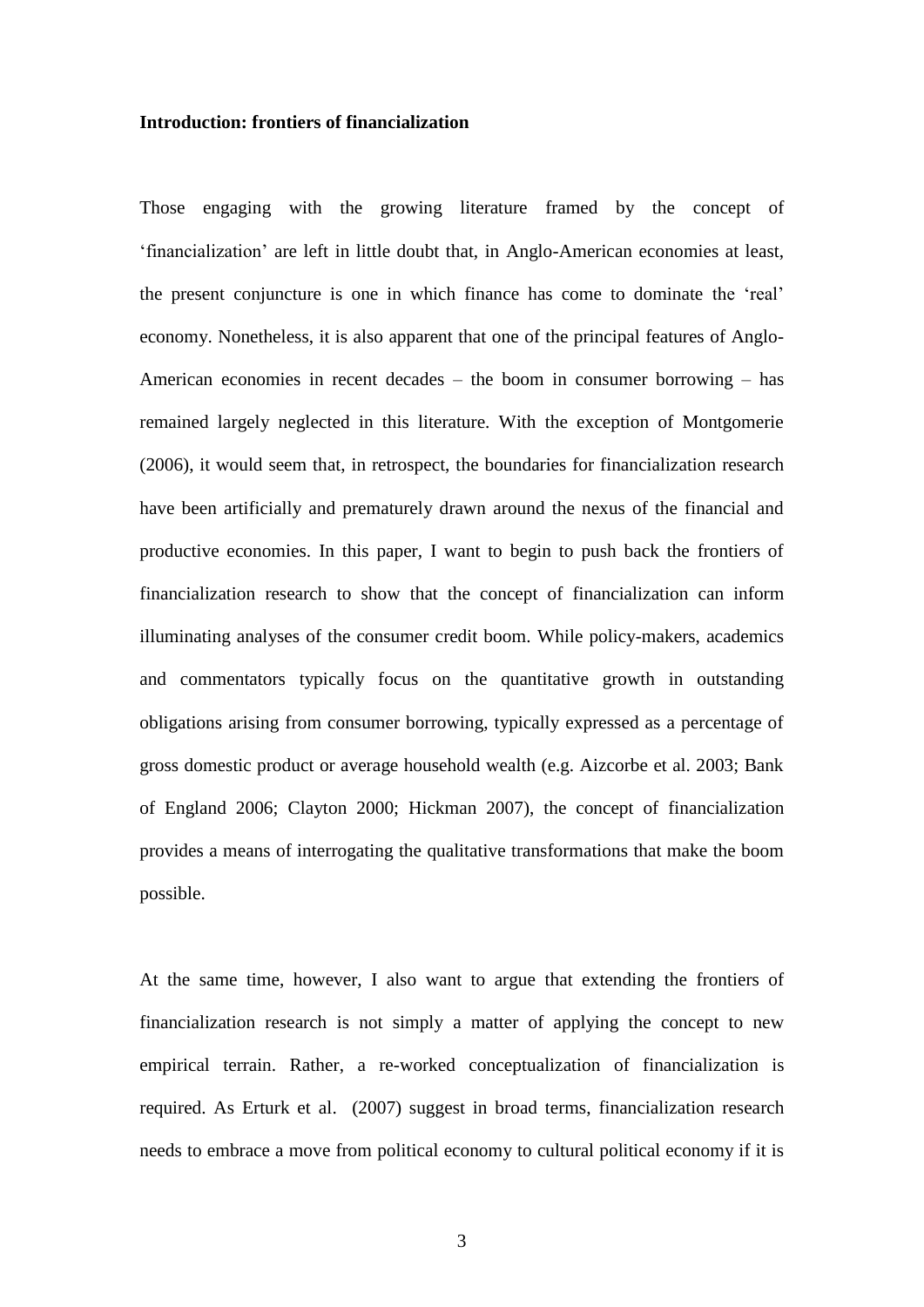to round-out its undoubted potential. At present, and reading across the financialization literature, the concept can be said to refer to two broad sets of tendencies in Anglo-American economies. First, financialization denotes the tendency toward the growth in the speculative issue and trading of all manner of financial market instruments and ownership claims (Amin 1996; Blackburn 2006; Boyer 2000; Brenner 2002; Duménil and Lévy 2004; Epstein and Jayadev 2005; Froud et al. 2001, 2002; Henwood 2003; Krippner 2005). Second, financialization refers to the tendency for financial disciplines to come to dominate in corporate management and governance, the shaping and performance of corporate management subjects and strategies in the name of delivering 'shareholder value' (Aglietta and Breton 2001; Aglietta and Rebérioux 2005; Cutler and Waine 2001; Froud et al. 2006; Lazonick and O'Sullivan 2000; Roberts et al. 2006; Stockhammer 2004). What is needed, I would contend, is a cultural political economy that considers how, precisely, these tendencies to financialization materialize. Scientific and calculative representations of finance are key in the constitution of modern financial power (de Goede 2005), and thus in the materialization of contemporary tendencies to financialization. But, financial power and financialization tendencies are far from assured or complete. They are constantly assembled and re-assembled in more-or-less discrete economic actor-networks (MacKenzie 2006), and are embodied through processes of identification that extend through the centers of 'high finance' and the corporate boardroom to the workplace, shopping mall and home (Langley, in press).

In pushing back the frontiers of financialization research both empirically and conceptually, the paper develops below across two sections. Taking as its starting point the tendency for the growth in the issue and trading of all manner of financial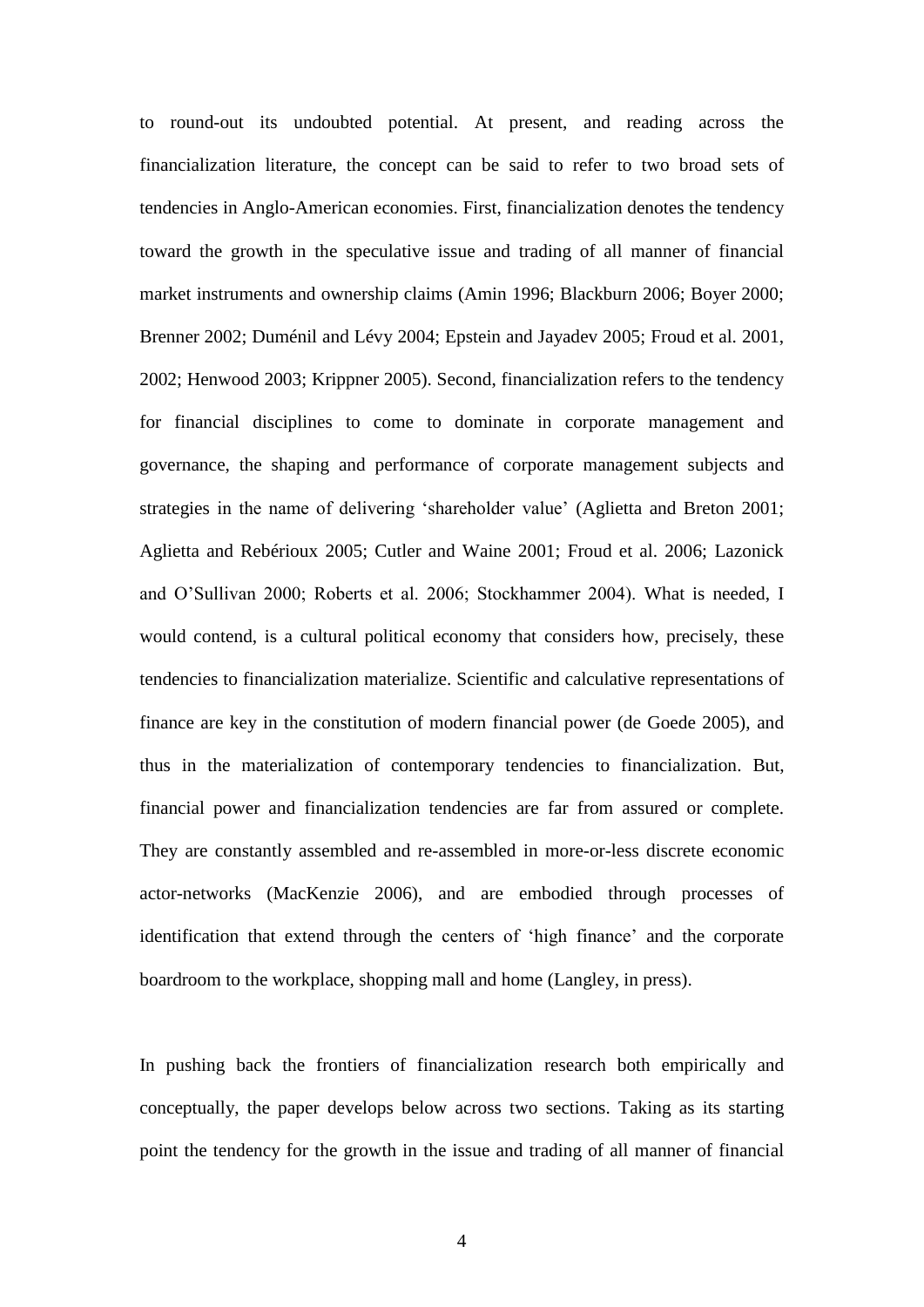market instruments, the first section re-thinks this tendency from a cultural political economy perspective and analyses its place in the consumer credit boom. Attention is drawn to the creation and trading of financial instruments through the scientific and calculative prism of 'risk', and the specific 'default risk' management techniques of lenders in the course of the consumer credit boom. While it is widely recognized that default risk management is assembled through the calculations of credit reporting and scoring (Leyshon and Thrift 1999; Marron 2007), a re-worked concept of financialization encourages a focus on the techniques of asset-backed securitization and credit derivatives that turn on the issue and trading of default risk-related instruments in the capital markets. Buoyed by the confidence and scientific legitimacy of an apparent newly-found calculative capacity to break down and communicate uncertainties of future repayments as default risks, and intersecting with apparently liquid markets for the purchase and trading of those risks, consumer lending has exploded.

The second section of paper addresses the tendency for financial disciplines to dominate Anglo-American economies. It re-conceptualises this tendency from a cultural political economy perspective, and considers its presence in the consumer credit boom. Drawing on financialization writers' embryonic interest in the disciplining of household and individual saving (Erturk et al. 2007; Froud et al. 2002; Martin 2002), and on work that outlines the assembly of 'investor subjects' with reference to the Foucauldian-inspired category of 'governmentality' (Aitken 2007; Knights 1997; Langley 2006b, 2007), I suggest that the making of financial subjects and financial self-disciplines more broadly plays on freedom and security as central features of (neo)liberal governmentality. In the consumer credit boom, then, prudence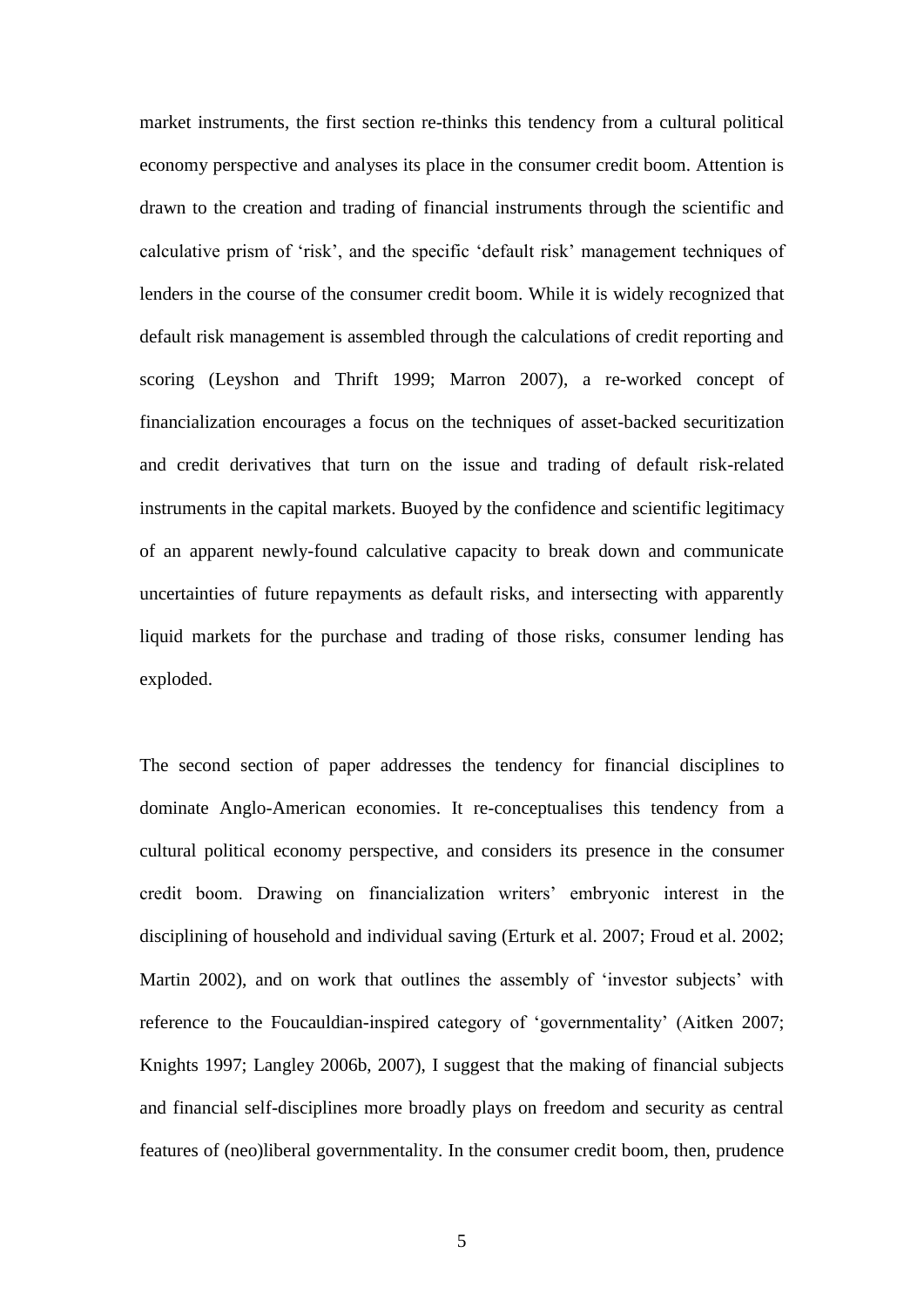and thrift are displaced by new moral and calculative self-disciplines of responsibly and entrepreneurially meeting, managing and manipulating ever-increasing outstanding obligations. I illustrate this self-disciplinary tendency of financialization by exploring the assembly of the responsible and entrepreneurial borrowers of contemporary credit card networks, a subject position commonly known as 'the revolver'. I conclude the paper by highlighting the volatilities and uncertainties that are currently present in financialized consumer credit networks.

#### **Consumer credit networks and default risk**

Perhaps the principal contribution of financialization research to-date has been to stress that, in contemporary Anglo-American economies at least, there is a tendency toward the growth in the speculative issue and trading of all manner of financial market instruments and ownership claims. A notable feature of this tendency, as Aglietta and Rebérioux (2005: 142-3) highlight, is a shift from the 'logic of risk intermediation' to the 'logic of risk decomposition' and 'risk transfer'. This shift, of course, is often known by financial market practitioners and economists as the process of 'disintermediation', or as the move from an 'originate-and-hold' to an 'originateand-distribute' model of banking. But, as cultural political economists of finance argue more broadly, the scientific and calculative discourses of 'risk' and 'disintermediation' are in themselves constitutive in the materialization and performance of transformations in finance (de Goede 2004; French and Leyshon 2004; MacKenzie 2006; Tickell 2000). Much of the growth in speculative financial accumulation, most obviously through the derivatives markets (LiPuma and Lee 2004), can be attributed to attempts to calculate, price, diversify and trade future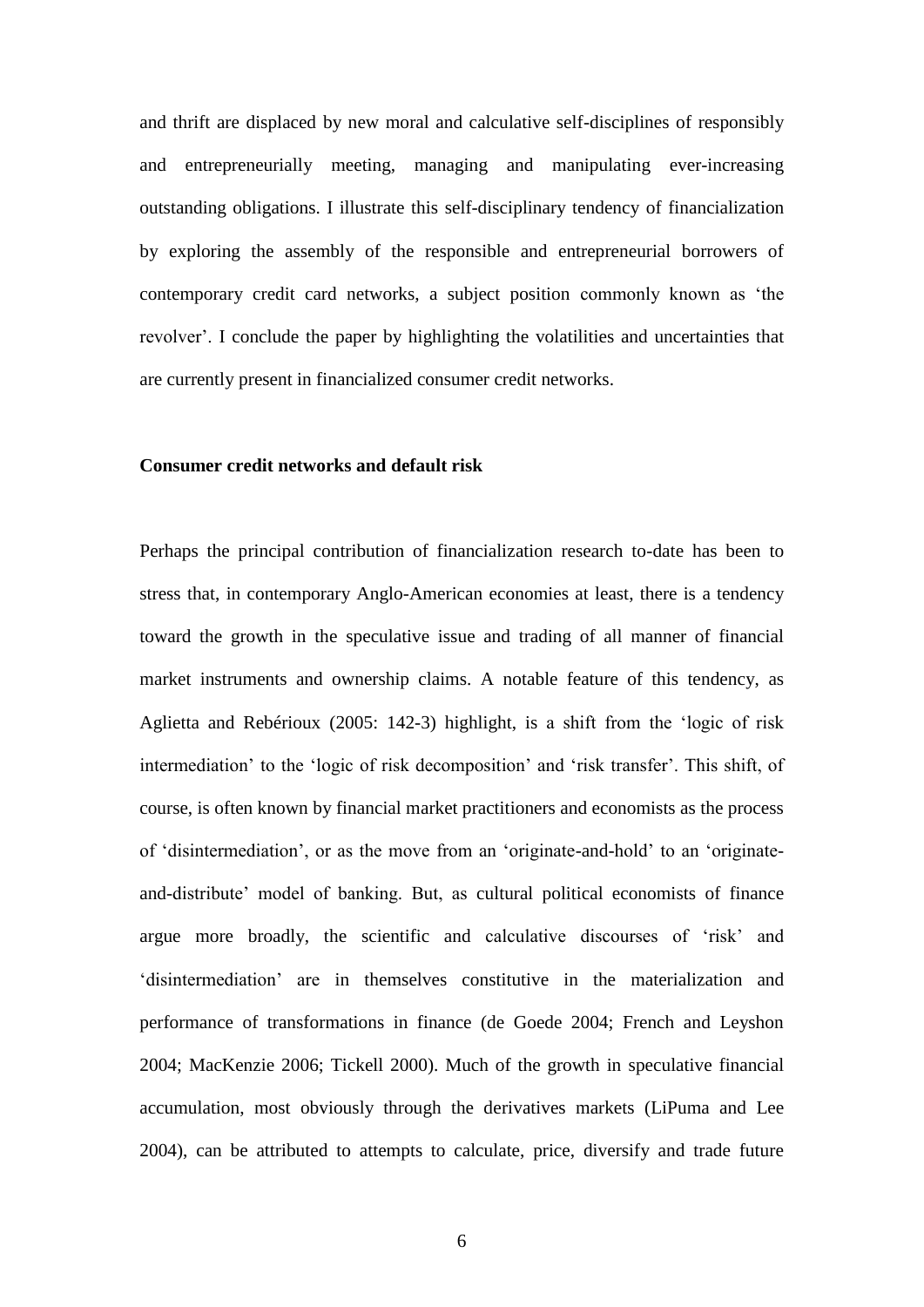economic and financial uncertainties as 'risks'. It follows that, in exploring financialization and the consumer credit boom, we should pay particular attention to the specific 'default risk' management techniques of lenders that have increasingly come to turn on the issue and trading of default-risk related instruments in the capital markets.

The importance of the capital markets to Anglo-American consumer borrowing is widely recognized, both in the popular media and by policy-makers. *The Economist* (2003, 2005) magazine's recent surveys of the world economy stress, for example, the extent to which world economic growth has come to rest on the spending and borrowing habits of US governments and consumers. The US borrowing boom - and, by implication, given Britain's growing current account deficit, the Anglo-American boom – has and continues to made possible by capital inflows from Germany, oilexporting states, and especially Japan, China and the rest of Asia. The International Monetary Fund (2004) warns, meanwhile, that a rupture in the pattern of capital flows into the US poses the single greatest threat to what they call 'global financial stability'. While the financial markets loom large in popular accounts of the Anglo-American consumer borrowing boom, then, markets are understood in largely quantitative and material terms as providing the sums of global capital that fund the boom. Qualitative transformations in consumer credit networks, and the forging of close relationships with the networks of the capital markets, do not feature in these analyses. Yet, transformations in consumer credit networks, gathering pace over the last three decades or so, have made it possible for the capital markets to nourish extended consumer borrowing.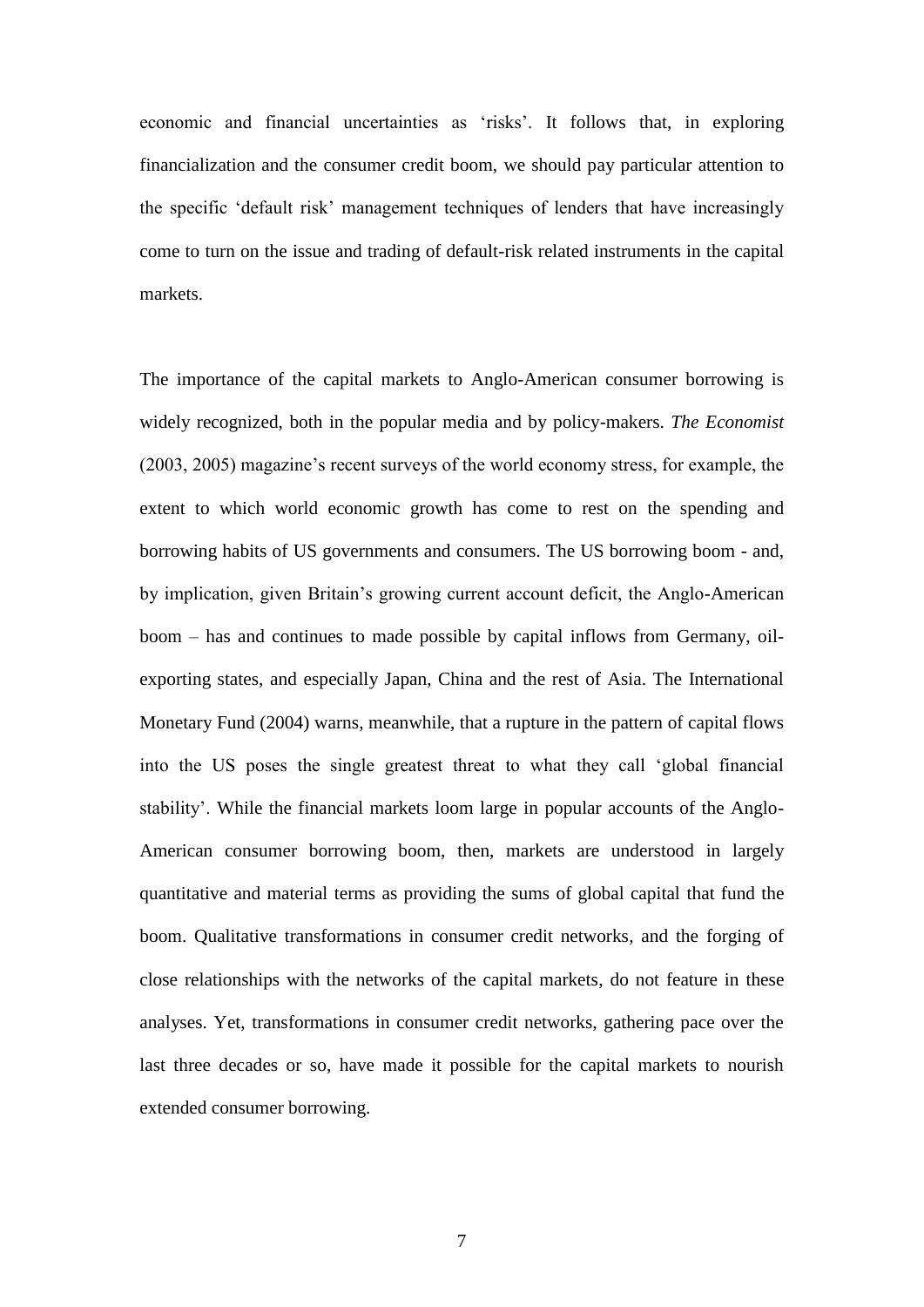A key feature in the contemporary transformations of consumer credit networks is how so-called 'default risk' is now managed by lenders. Whether or not individuals and households will meet the outstanding obligations arising from their borrowing is always uncertain. The category of 'default risk' constructs, names, measures and licenses a range of calculative techniques for the management of these uncertainties. The rise of one set of calculative devices of default risk – credit reporting and scoring – has been subjected to particular scrutiny by social scientists of finance. As Leyshon and Thrift (1999) suggest, the uncertainties of repayment in networks of mortgage and consumer borrowing were managed during the post-war years through largely relational and 'face-to-face' practices. In contrast, credit reporting and scoring have come to literally re-reckon the uncertainties of repayment 'at-a-distance' over the last couple of decades (Guseva and Rona-Tas 2001; Marron 2007). The statistical and predictive calculation of default risks through credit reporting and scoring has thus constituted the boom in consumer borrowing as rational, scientific and controlled. This is especially the case as lenders have come to embrace would-be borrowers that were previously excluded and deemed too 'risky', as credit scoring provides the foundations for so-called 'risk-based pricing' (Burton et al. 2004; Dymski 2005). In risk-based pricing, both the future and the past meet in the stratified risk calculations and pricing decisions that are made in the present by lenders. Probabilities for default for different categories of borrower are determined on the basis of inference from statistics on past credit records. Graduated rates of interest become payable by borrowers according to how they are categorized by lenders in terms of default risk.

Although credit reporting and scoring have become increasingly significant in transformed consumer credit networks, they are only part of the re-reckoning and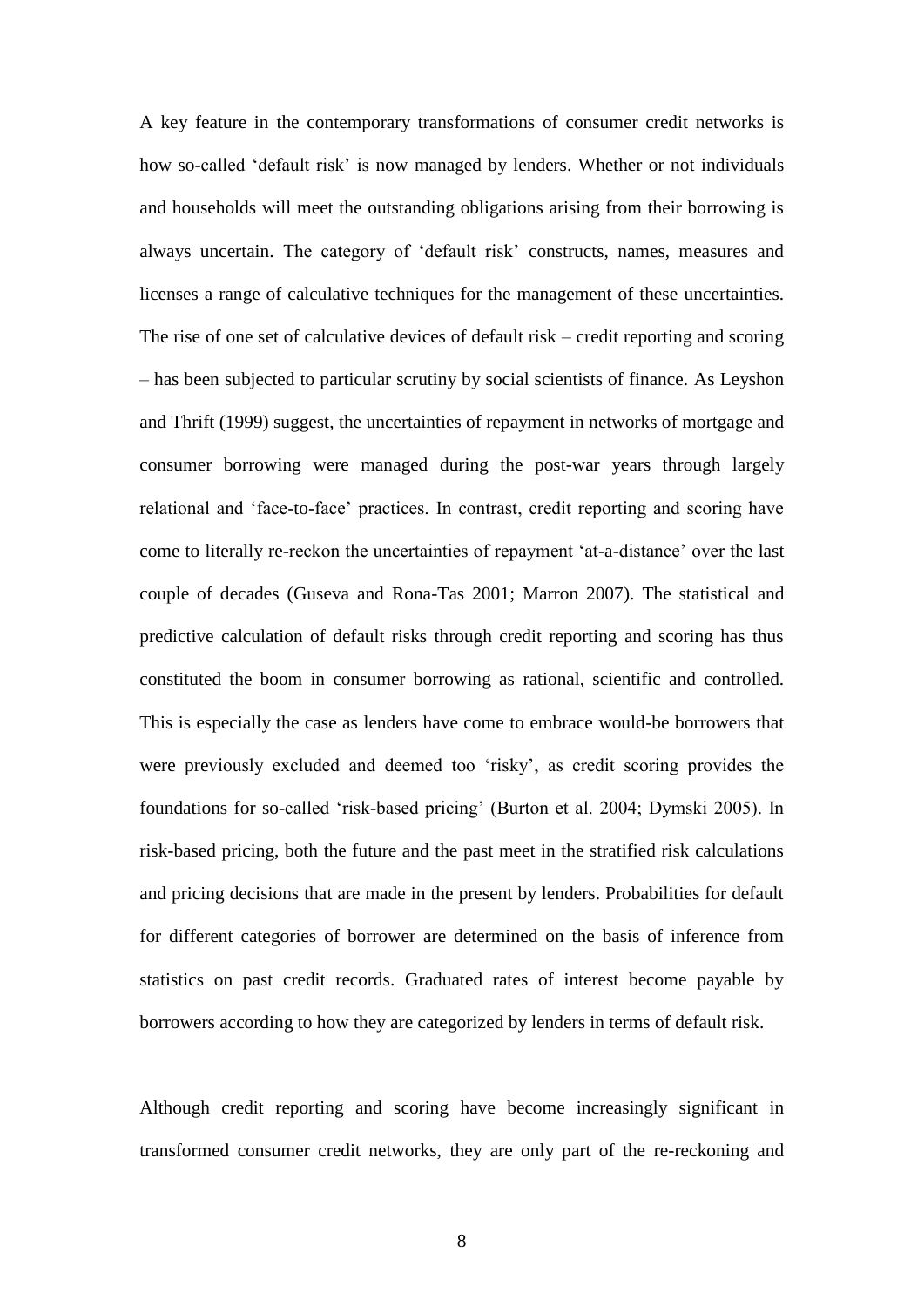reconfiguration of the uncertainties of repayment as default risks. The boom in consumer borrowing has also been marked by the explosive growth in the issue and trading of financial market instruments associated with the default risks of consumer borrowers. Put differently, the materialization of boom in consumer borrowing is also a story of the financialization of consumer credit networks. During the post-war period, banks tended to manage default risks arising from their mortgage and consumer loans through one of the principal calculative tools of accountancy, the balance sheet. It is the balance sheet that names and determines loans are 'assets' that have to be matched by savings and other forms of capital as 'liabilities'. A lender would issue a loan, collect and monitor payments, and, in effect, hold the 'asset' on their balance sheet until the interest and principal was paid. Non-bank lenders, meanwhile, undertook practices of factoring transactions which, while enabling them to sell on their receivables, did not create a liquid secondary market (Partnoy 2004: 76). Contemporary calculative tools of default risk target the management of the asset side of the balance sheet. Assets are broken down into 'elementary risk factors' and 'become an object of stochastic evaluation' (Aglietta and Rebérioux 2005: 142). As Aglietta and Rebérioux continue, the consequence of this risk decomposition is risk transfer, that is, it becomes 'possible to spread risks over the broadest population of financial investors' (p. 143). The operation of tools of default risk transfer in booming consumer credit networks, especially asset-backed securitization but also the use of credit derivatives, turns, then, on the issue and trading of default risk-related instruments in apparently liquid capital markets.

Asset-backed securitization (ABS) is the practice of 'bundling' or 'pooling' together a stream of future repayments arising from everyday borrowing to provide the basis for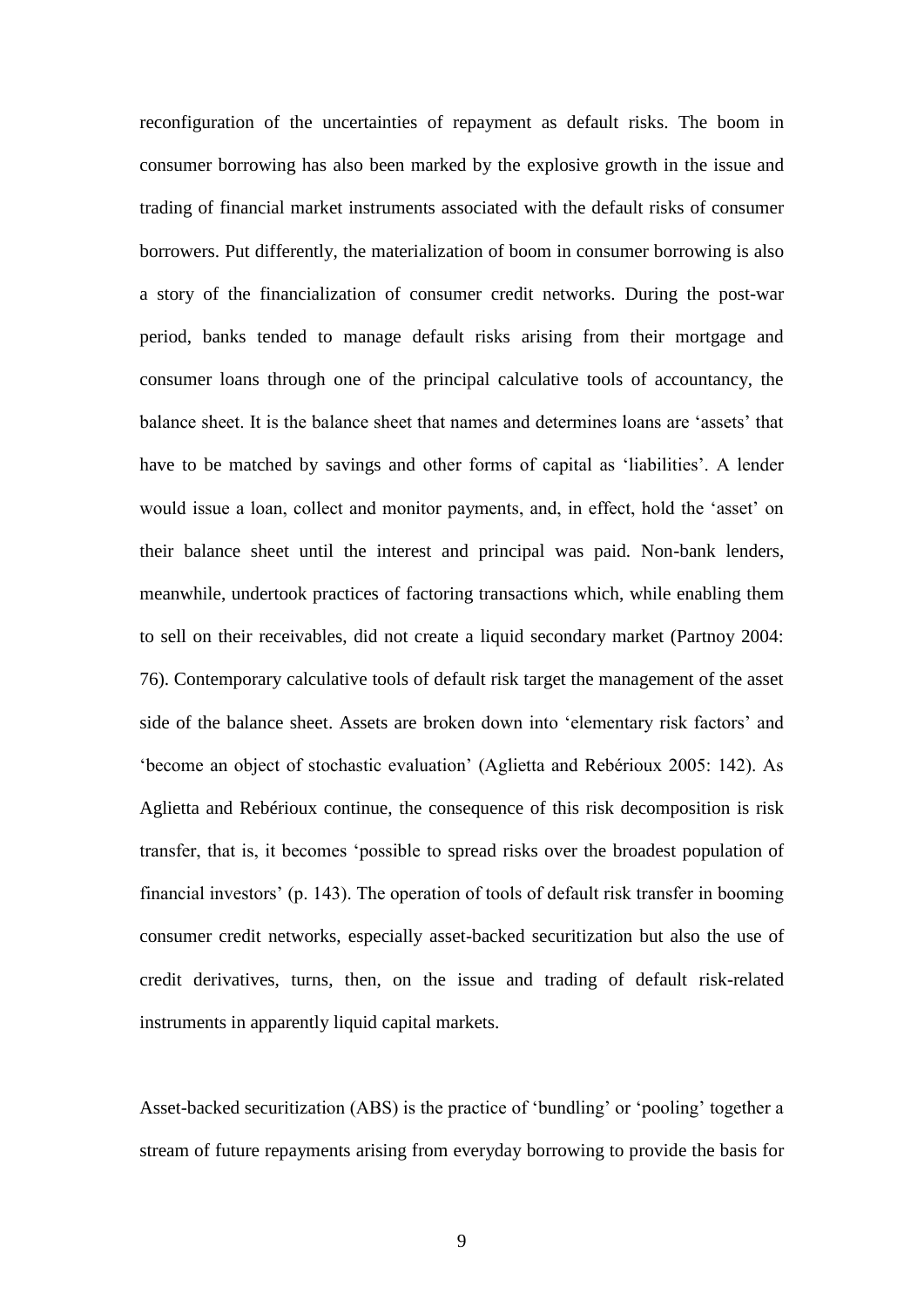the issue of, and payment of interest and principal on, securities (typically fixed-rate bonds). In short, financial assets are commodified and liquidified in a particular way. Thus, the process of ABS involves the transfer of a pool of relatively homogeneous assets from the lender ('originator' or 'issuer') to a special purchase vehicle (SPV). The SPV, which typically has trust status under law, finances the transfer of these assets through the issue of tradable securities. The trust status of the SPV makes the securities attractive to investors, as 'even if the bank filed for bankruptcy protection, the trust's assets would be secure' (Partnoy 2004: 77). The payment of interest and principal on the securities is directly dependent on the cash flows (which themselves are repayments by borrowers) arising from the underlying pooled assets.

The first significant growth in ABS practices took place in the US in the late 1970s and 1980s, with the residential mortgages of S&Ls and thrifts providing the underlying assets bundled together – so-called 'mortgage-backed securities' (MBS) (Carruthers and Stinchcombe 1999; Langley 2006a; Pryke and Whitehead 1994). From the mid-to-late 1980s, ABS on both sides of the Atlantic moved beyond mortgages to increasingly embrace a wide range of repayment obligations for which it is possible to forecast future cash flows  $-$  e.g. car loans (certificates for automobile receivables, the 'CARs market'), credit card receivables (certificates for amortizing revolving debts, the 'CARDs market'), student loans, and even phone bills. According to Securities Industry and Financial Markets Association (2006) figures, the value of outstanding bonds in the US CARs market increased from \$59.5 billion to \$234.5 billion between 1995 and 2003, with the value of the CARDs market increasing from \$153.1 billion to \$401.9 billion over the same period. So-called 'centralized lenders' or 'non-banks' who depend on the wholesale markets to raise capital are amongst the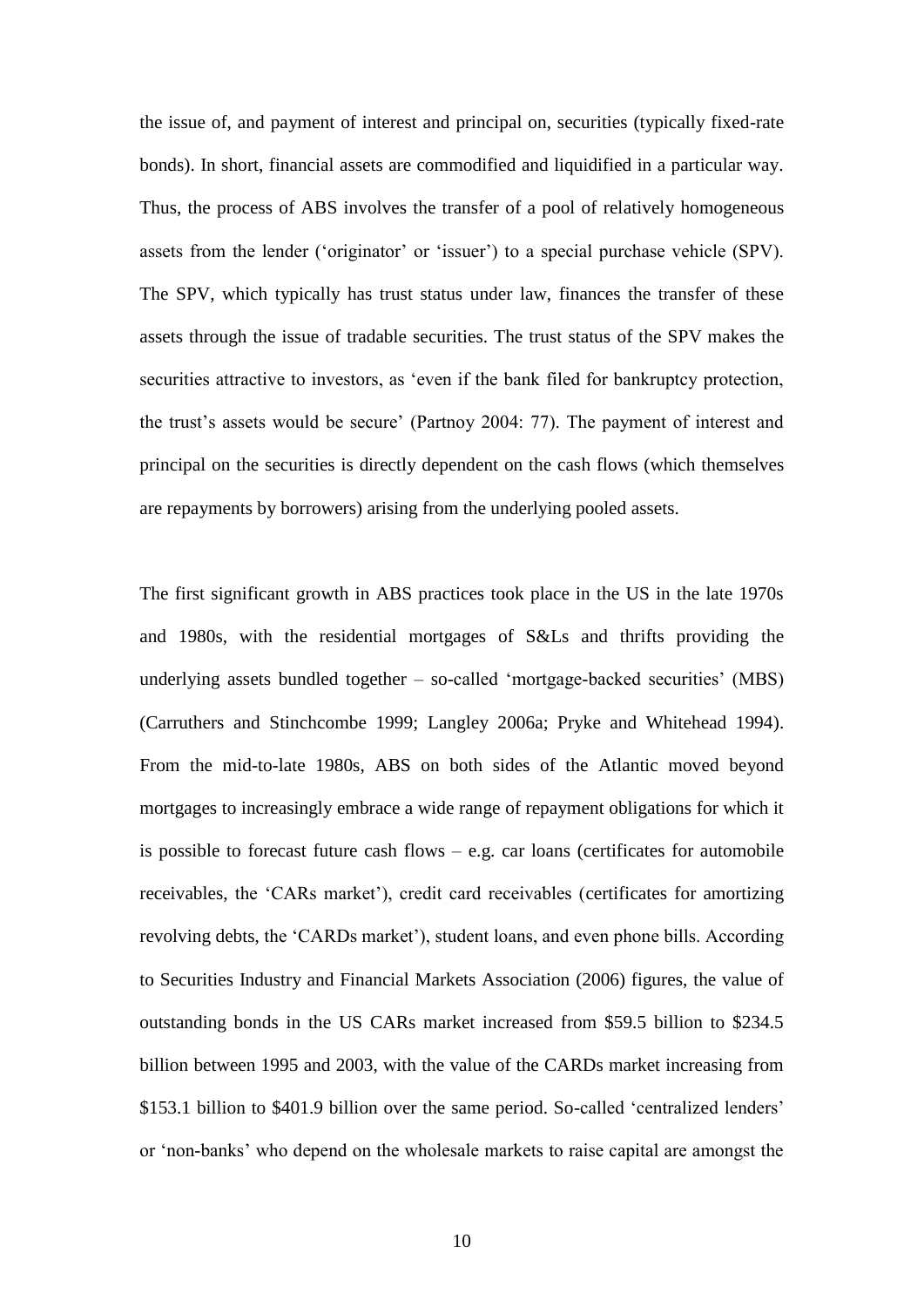largest originators of non-mortgage ABS programmes in the US, including General Motors Acceptance Corporation (GMAC) for CARs, and MBNA, GE Capital and Capital One for CARDs.

Securitization is written into the performances of lending through the accounting calculations of the balance sheet. ABS is a particular form of 'off-balance sheet' accounting, whereby assets are isolated, repackaged and sold on the capital markets, and liabilities are thus reduced.). The common practice by banks of separating out their credit card businesses from the rest of their operations (and thus from their liabilities in the form of personal savings) is also only possible due to off-balance sheet accounting. More broadly, the movement of assets off-balance sheet enables credit card issuers and consumer lenders of all kinds to generate new assets whilst holding only a relatively small capital base (whether in the form of personal savings, capital market borrowing, or share capital). Recently, for example, the so-called 'customer funding gap' of the major UK banks – that is, 'the amount of customer lending not financed through customer deposits' – grew from 0 percent to 11 percent between 2001 and 2005 as lending expanded significantly (Bank of England 2006: 28).

Off-balance sheet accounting is also closely related to the self-regulatory in-house risk assessment models that are now employed by lenders (de Goede 2004; Power 2005). Both off-balance sheet accounting and risk assessment models target efficiency gains in relation to capital. In a similar vein, off-balance sheet accounting also simultaneously makes it possible to 'avoid tax leakage' (Ashman and Black 2002: 63), and may well be closely related to the accounting tools of tax avoidance. The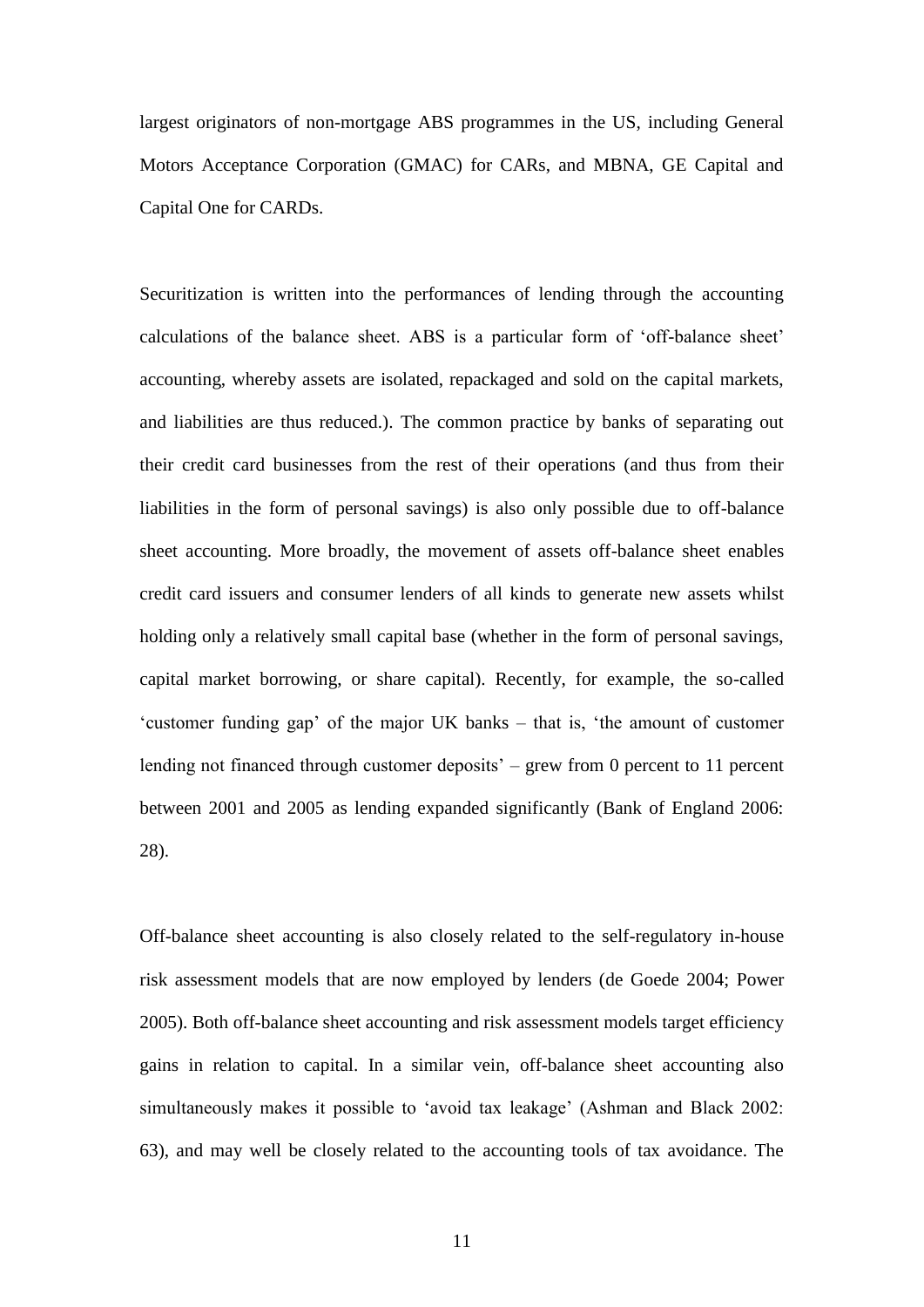movement of assets off-balance sheet to an SPV, the associated issue of ABS, and the resulting pattern of cash flows, are all potentially subject to taxation (Harrower 2002). Taxes on the transfer of assets can be subject to capital gains tax, for example, while the issue of securities may require stamp duty to be paid and payments may necessitate withholding tax. The SPVs to which assets are transferred from an originators balance sheet are, therefore, in many instances registered in jurisdictions such as the Cayman Islands for US-based originators, and Jersey, Luxembourg and Dublin for UK-based originators. Each jurisdiction provides the networks of Anglo-American consumer lending with regulatory spaces that shelter ABS programmes from taxation.

The calculative judgements of the principal bond rating agencies – most notably Standard & Poors Ratings Group, Moody's Investor Services, and Fitch Investors' Service – are also significant in figuring ABS. According to Partnoy (2004: 77), investors initially 'rushed to buy' ABS because 'the trusts typically received very high credit ratings'. The authority of the rating agencies is derived from their apparently expert deployment of the seemingly objective tools of credit rating. Their ostensible vigilance and continuous monitoring appears necessary to the generation of their principal product in relation to each bond issued: 'a letter symbol reflecting a relative ranking on a scale from most to least creditworthy' (Sinclair 1994: 138-9). Once rated, a set of bonds issued in the CARDs market, for example, thus become relatively transparent financial instruments for investors. They are comparable, at a glance and in terms of risk, both with MBS, corporate and sovereign bonds on the one hand, and with other bonds in the CARDs market on the other. To follow the example through, the credit scores of the cardholders whose repayments are bundled together to provide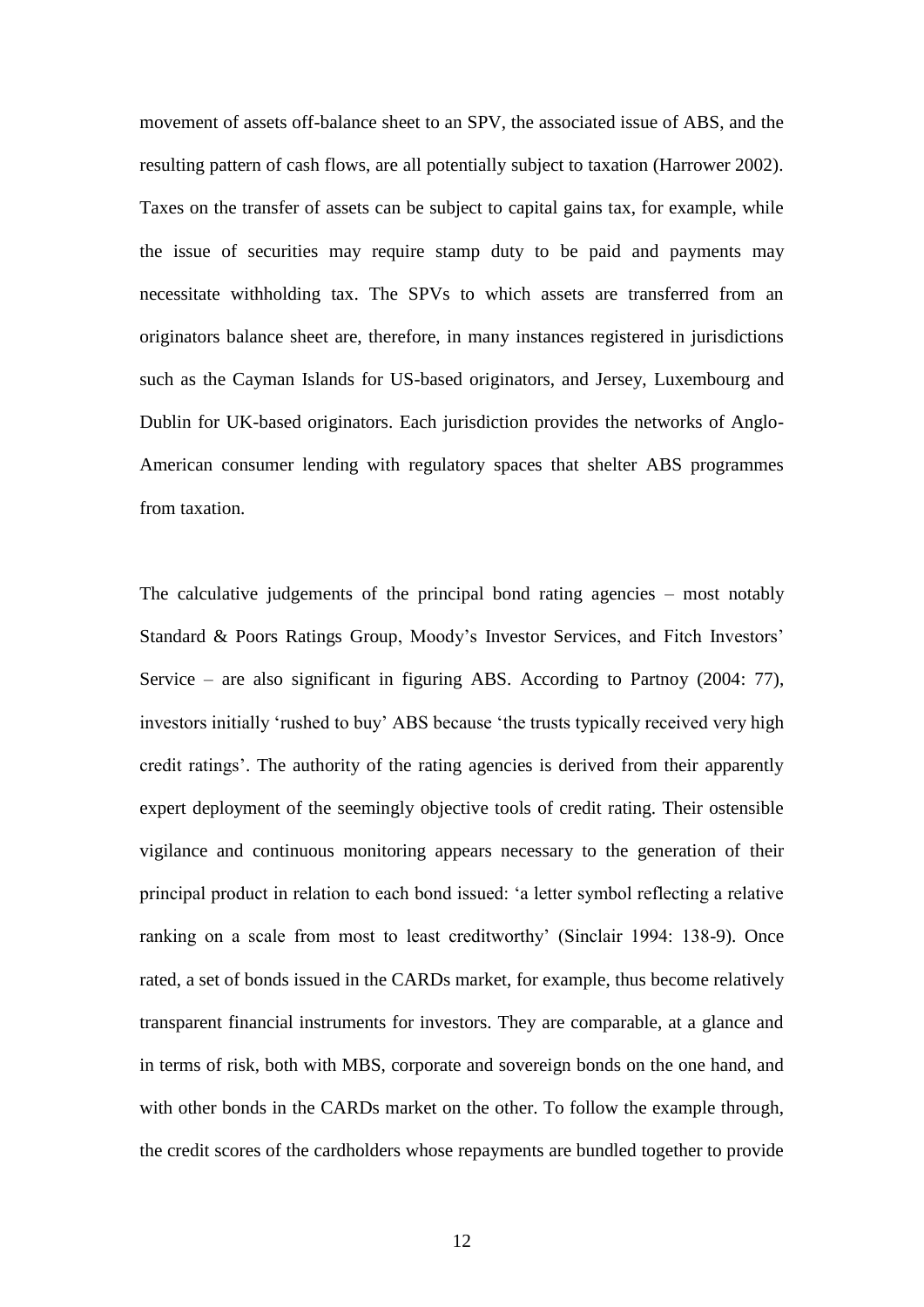the basis for the bond issue form an important point of reference for the rating given to the bonds. As Guseva and Rona-Tas (2001: 632) put it, 'The calculation of the risk of a security on the secondary market rests on the primary calculation of the risk of the card debt portfolio'.

The calculations of the bond rating process also underpin the practices of so-called 'structured finance' which have come increasingly to the fore in ABS programmes. Indeed, the terms 'securitization' and 'structured finance' have come to be used somewhat interchangeably. Here the bonds issued through the process of ABS take the form of collateralized bond obligations (CBOs), or collateralized debt obligations (CDOs) more broadly. CBOs/CDOs are 'structured', whereby the 'senior tranche' of bonds is differentiated from the 'first loss' tranche and the various 'mezzanine layers' in between. The senior tranche is highly rated as a relatively low-risk and lowyielding set of CDOs, while the potential for default is born disproportionately by holders of the first loss tranche of CDOs which, accordingly, receive a low credit rating as relatively high-risk and (potentially) high-yielding bonds. According to Bank of England (2006) figures, the global value of CDOs now stands at \$1 trillion, roughly the equivalent of the funds currently under management by hedge funds. In this regard, it is important to note that the growth of liquid markets in CBOs/CDOs has not been solely related to ABS and consumer credit networks. Indeed, for Partnoy (2004: 77-8), 'CBOs are one of the threads that run through the past fifteen years of financial markets, ranging from Michael Milken to First Boston to Enron and WorldCom'. Nevertheless, figures from the Securities Industry and Financial Markets Association (2006) on the value of ABS outstanding in the US, subdivided by instrument, give a strong indication of the growing use of CBOs/CDOs in consumer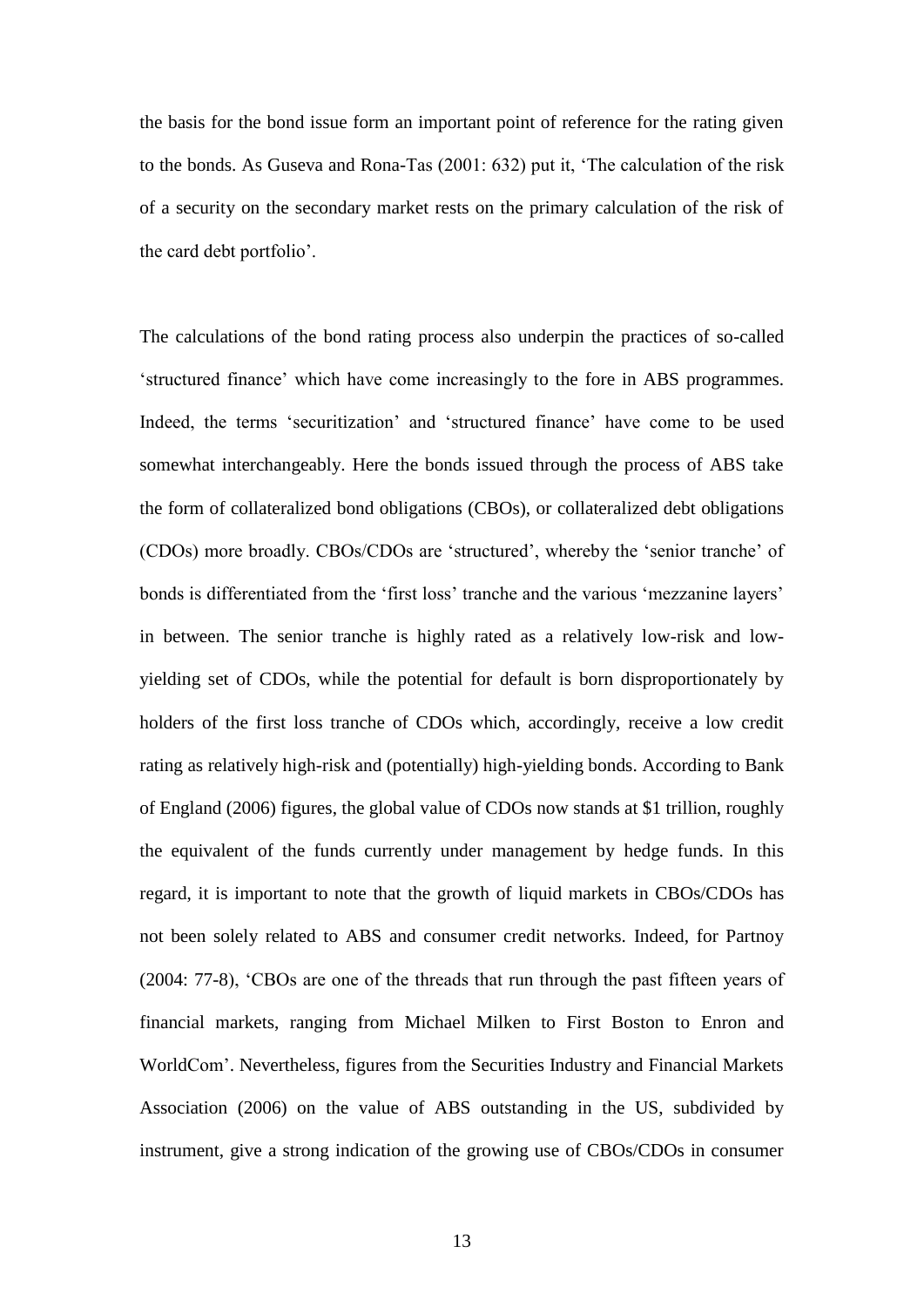credit networks. The value of outstanding CBOs/CDOs in the US increased from a mere \$1.2 billion in 1995 to \$296.9 billion by the third quarter of 2006. CBOs/CDOs only accounted for 0.4 percent of all outstanding ABS in 1995, but are now equivalent to 14.7 percent of the total. The slight falls since 2003 in the value of outstanding CARs and CARDs ABS that are registered in these figure would also seem to reflect the growing prominence of CBOs/CDOs.

The development of structured finance is regarded by practitioners as the tailoring of ABS programmes to the different 'appetites for risk' held by potential investors. While the interest paid to all investors who hold ABS is, in effect, their reward for taking on and bearing default risk, the limited but more-or-less certain returns from highly-rated ABS, for example, may not be attractive to certain investors. Investors in ABS calculate, strategize and justify the purchase, holding and trading of such default risk-related instruments through the assumptions and models of asset management. As I have argued elsewhere (Langley 2004), asset management is crucial in the constitution of the networks of the contemporary capital markets. For pension funds and other institutional investors seeking to further diversify their portfolio into lowerrisk instruments, then, AAA-rated ABS may well be regarded as providing an alternative to equally highly-rated sovereign and corporate bonds. Similarly, within an CBO/CDO issue, the lower-risk senior tranche typically appeals to pension funds and insurers, while the higher-risk tranches are attractive to mutual funds, investment banks, structured investment vehicles and hedge funds.

While for the most part, then, it is ABS that has been constituted through the isolation and breaking down of the assets of mortgage and consumer credit providers through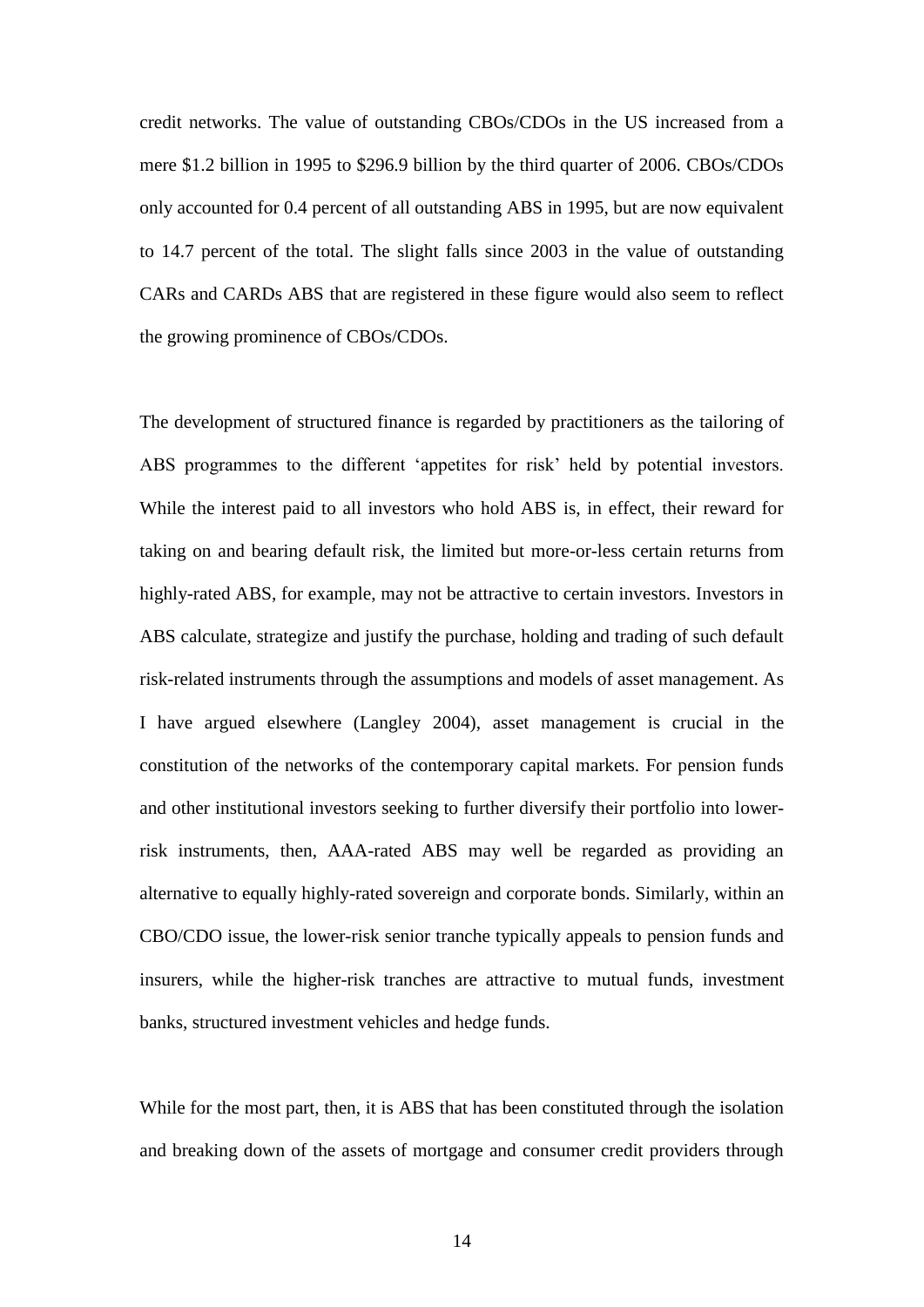the calculative prism of 'default risk', the active management of assets understood as a portfolio of risks has more recently stimulated derivatives practices. Rather than repackaging assets and moving them off-balance sheet by selling them on to investors, credit derivatives contracts are used by lenders to manage the default risks that are associated with their assets. In short, it is not assets that are commodified and liquidified, but the default risks calculated for those assets that are commodified and liquidified. The principal contracts take the form of credit default swaps (CDS), and also so-called 'synthetic CDOs' which create tranches of CDS.

The most common credit derivative, CDS have been around for a decade or so, and continue to be central to the rapidly accelerating growth of credit derivatives. The total value of outstanding credit derivatives in 1996 was \$180 billion, growing to \$893 billion by 2000, \$5,021 billion by 2004, and \$20,207 billion by 2006 (Barrett and Ewan 2006). Much of the growth in issuance of CDS has been related to banks' lending to their corporate customers and, according to Partnoy (2004: 374-6), is the principal reason why the major US corporate bankruptcies of the first years of the new millennium (Enron, Global Crossing, Kmart, WorldCom) did not also bring down their bankers. But a CDS contract operates much the same for corporate and everyday borrowers. In consumer credit networks, buyers of CDS contracts, derived from a specific set of 'reference assets' (e.g. personal loans) on their balance sheet, 'sell on' only the default risks that have been calculated for those assets and not the assets themselves. In return for receiving a regular premium for the ownership of default risk, sellers of CDS are liable to provide contingent funds to the lender should specified 'credit events' (defaults) occur in relation to the reference assets. The standardization of probability calculations for defaults on different groups of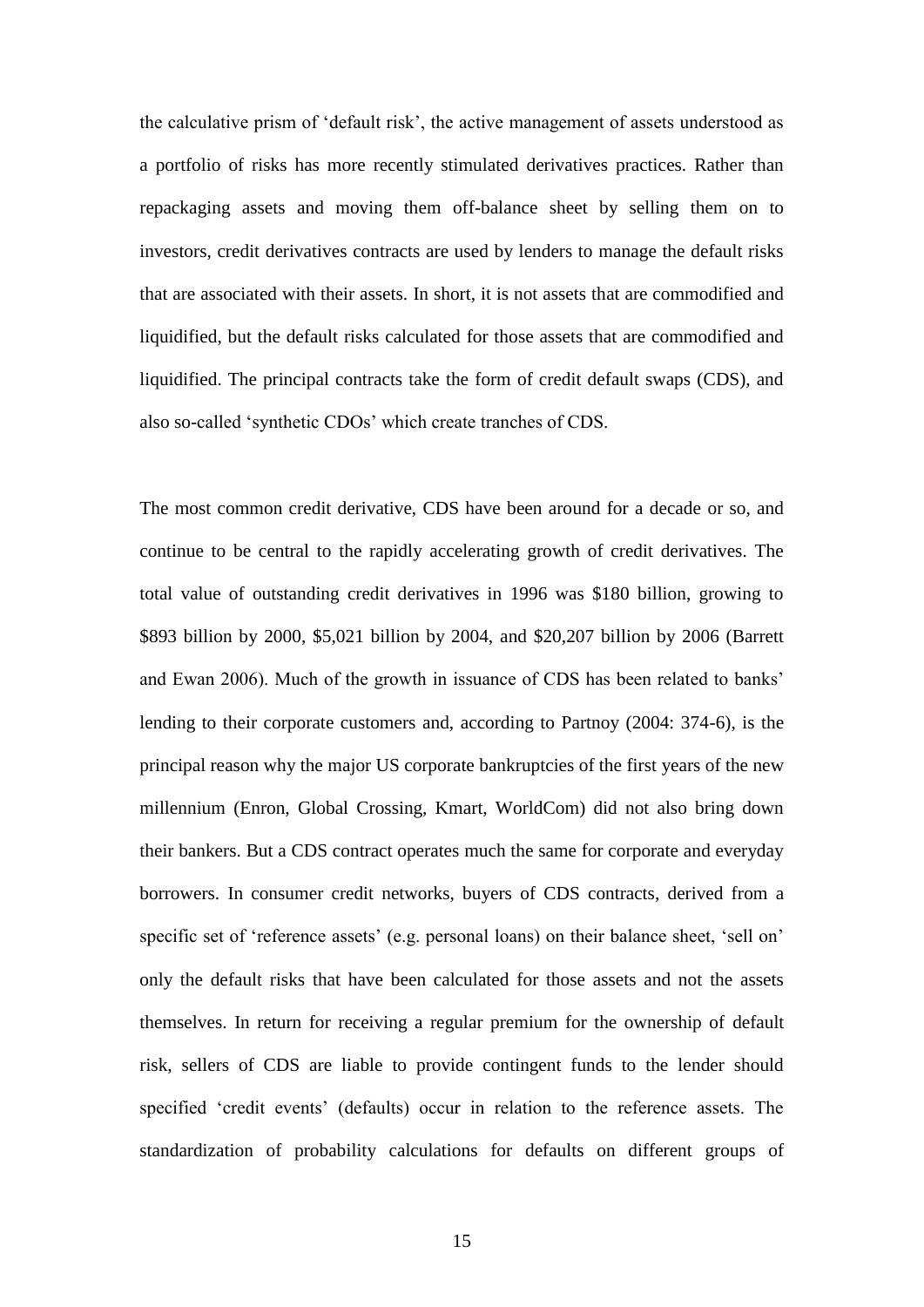reference assets, such as car loans, ensures that CDS can be traded between sellers in secondary markets (Aglietta and Rebérioux 2005: 163). Banks and insurance companies tend to be the principal buyers and sellers of CDS. Roughly one-third of banks' volume of credit derivative activity is related to their loan book which includes lending to everyday borrowers, and two-thirds is related to trading (Barrett and Ewan 2006).

#### **Credit card networks and financial self-discipline**

From a cultural political economy perspective, then, the concept of financialization highlights that the consumer credit boom is embedded in transformations in networks of lending, and in the reconfiguration and trading of 'default risks' in particular. The concept of financialization – as it refers to the tendency for financial disciplines to come to dominate in corporate management and governance – can also be re-worked from this perspective in order to stress a further feature of the consumer credit boom. To date, financialization writers have shown an embryonic interest in how disciplinary pressures are felt not only by corporate managers, but by households and individuals (Erturk et al. 2007; Froud et al. 2002; Martin 2002). In Randy Martin's (2002: 3) terms, for example, there is currently an 'invitation to live by finance', where finance 'presents itself ... as a means for the acquisition of the self ... a proposal for how to get ahead'. The embodiment of financial disciplines has, however, been explored in the financialization literature exclusively in terms of saving and investment performances.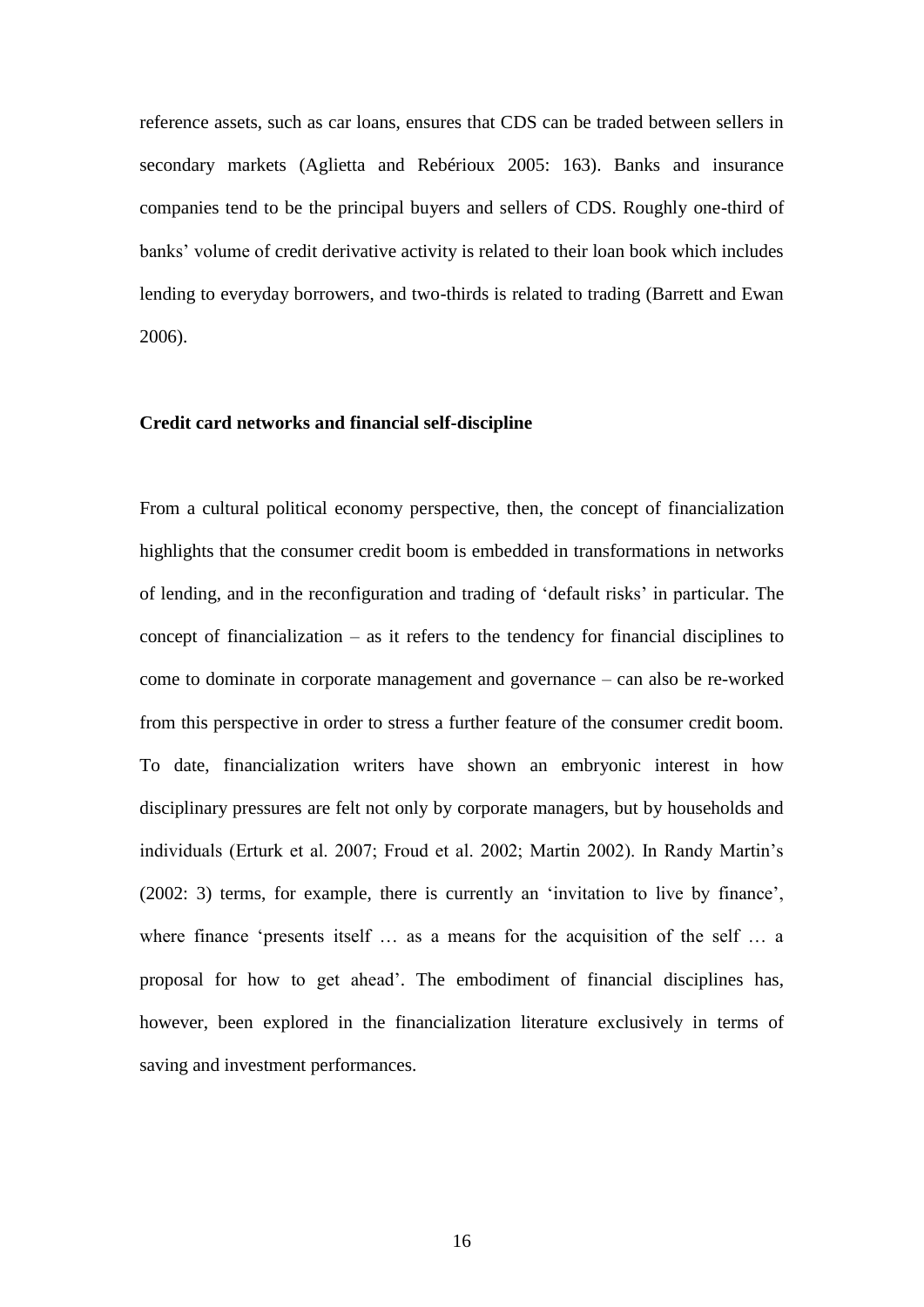Cultural political economists of finance who draw on the Foucault-inspired category of 'governmentality' have similarly focused their attention on the assembly of 'investor subjects' (Aitken 2007; Knights 1997; Langley 2006b, 2007). Although it becomes clear that the making of financial subjects and financial self-disciplines plays on freedom and security as central features of (neo)liberal governmentality, the embodiment of booming consumer borrowing is not considered. Within the governmentality literature, the financial government of the self by the self is associated primarily with insurance as a technology of risk (e.g. O'Malley 2004). For example, David Knights (1997: 224) describes 'financial self-discipline' in liberal societies as 'a form of discipline grounded on a social ethic which has economic rationality, planning and foresight, prudence, and social and moral responsibility among its cardinal virtues'. But, this rather one-dimensional characterization of financial self-discipline in terms of prudence seems to give the impression that 'selfdiscipline' is somehow intimately bound-up with thrifty self-denial. I want to suggest, then, that financial self-disciplines of saving and insurance, and more recently investment (Langley 2006b; 2007), co-exist in the contemporary neo-liberal period with the self-disciplines of responsibly and entrepreneurially meeting, managing and manipulating the obligations that arise from extended consumer borrowing.

In credit card networks, the self-disciplined subject of responsible and entrepreneurial borrowing is assembled, specifically, as what we will call 'the revolver'. The calculative technologies of revolving credit call up revolvers who both extend their credit card borrowing, and tend not to meet their outstanding obligations in full at the end of each month. Indeed, in the terms of lenders in consumer credit networks, the revolver has a prudent and thrifty other, the so-called 'deadbeat' who settles their bill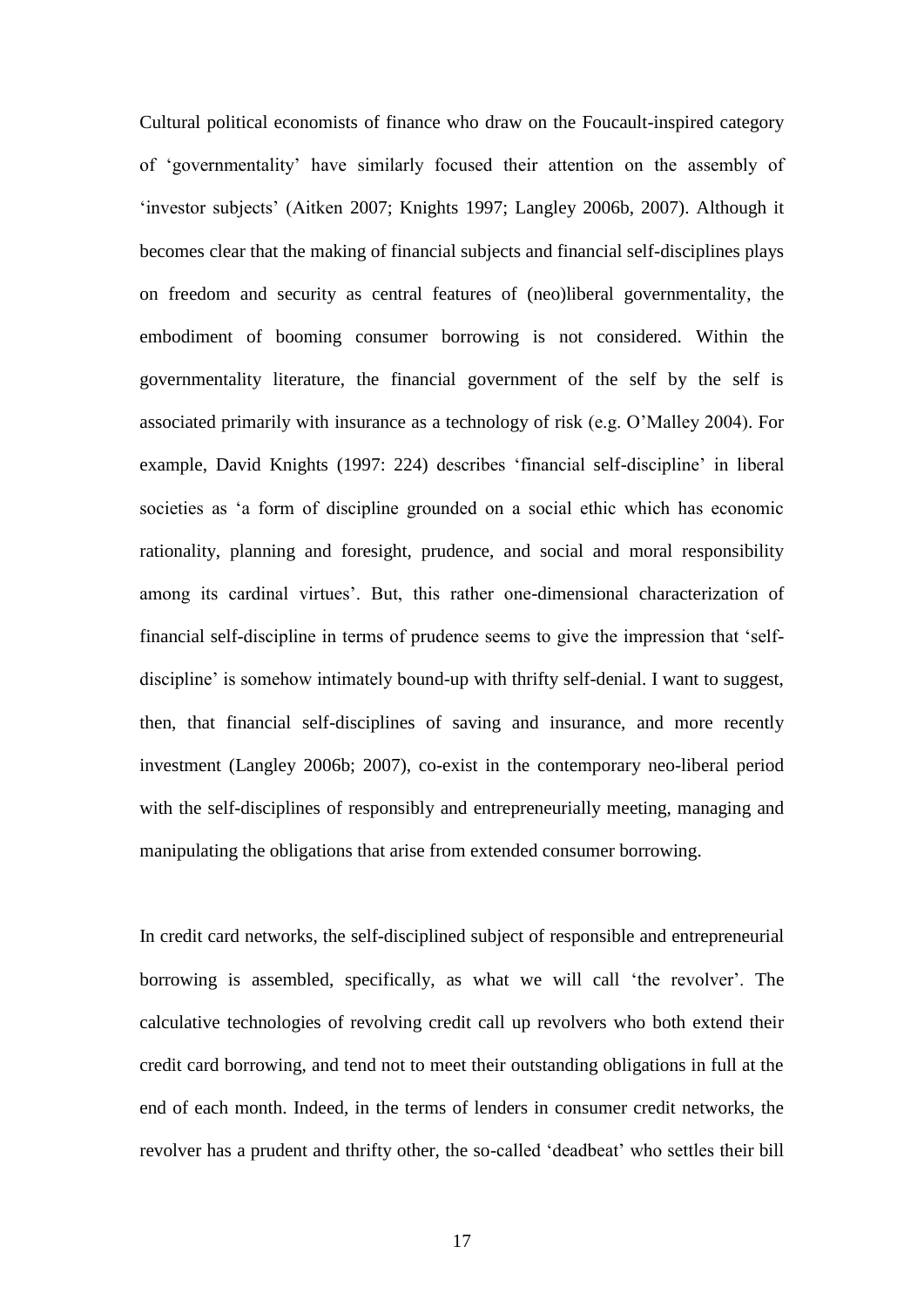at the end of each month. Roughly two-thirds of Americans regularly make use of revolving credit facilities and, in effect, begin to perform the subject position of the revolver (cf. Ritzer 1995: 34). The remaining one-third are clearly not all deadbeats, as a large number in US (and also UK) society are deemed too risky by lenders and remain excluded from consumer credit networks. The outstanding obligations of US revolvers average out at around \$13,000 each (Moss 2004). Given that it is these revolving balances that are the key to profitability for card issuers, recent innovations such as cash-back reward cards are an explicit attempt to concentrate those balances on a single card. The 'average' American in 1999 had eleven credit cards, up from seven in 1989 (Clayton 2000: 90).

Representations of the revolver clearly play on the relationship between money and freedom noted by Simmel (1990) and others, such that consumer credit appears as 'a source of freedom from the bondage of the need to earn and save before purchase becomes possible' (Shaoul 1997: 81). It follows that the holder of a large number of credit cards with sizeable revolving credit limits on each feels particularly liberated. They hold the freedom to choose to purchase today and payback tomorrow. Thus while the revolver is differentiated by lenders in relational terms against the deadbeat, the most important other in the assembly of the revolver remains a subject for whom the inability to access consumer credit results in a serious curtailment of freedom.

The technologies of credit reporting and scoring that are at work in credit card networks ensure that a successful revolver is a responsible borrower. Revolvers must necessarily make at least minimum repayments on their outstanding obligations at the end of each month. Such regular payment of obligations, in the context of fluctuating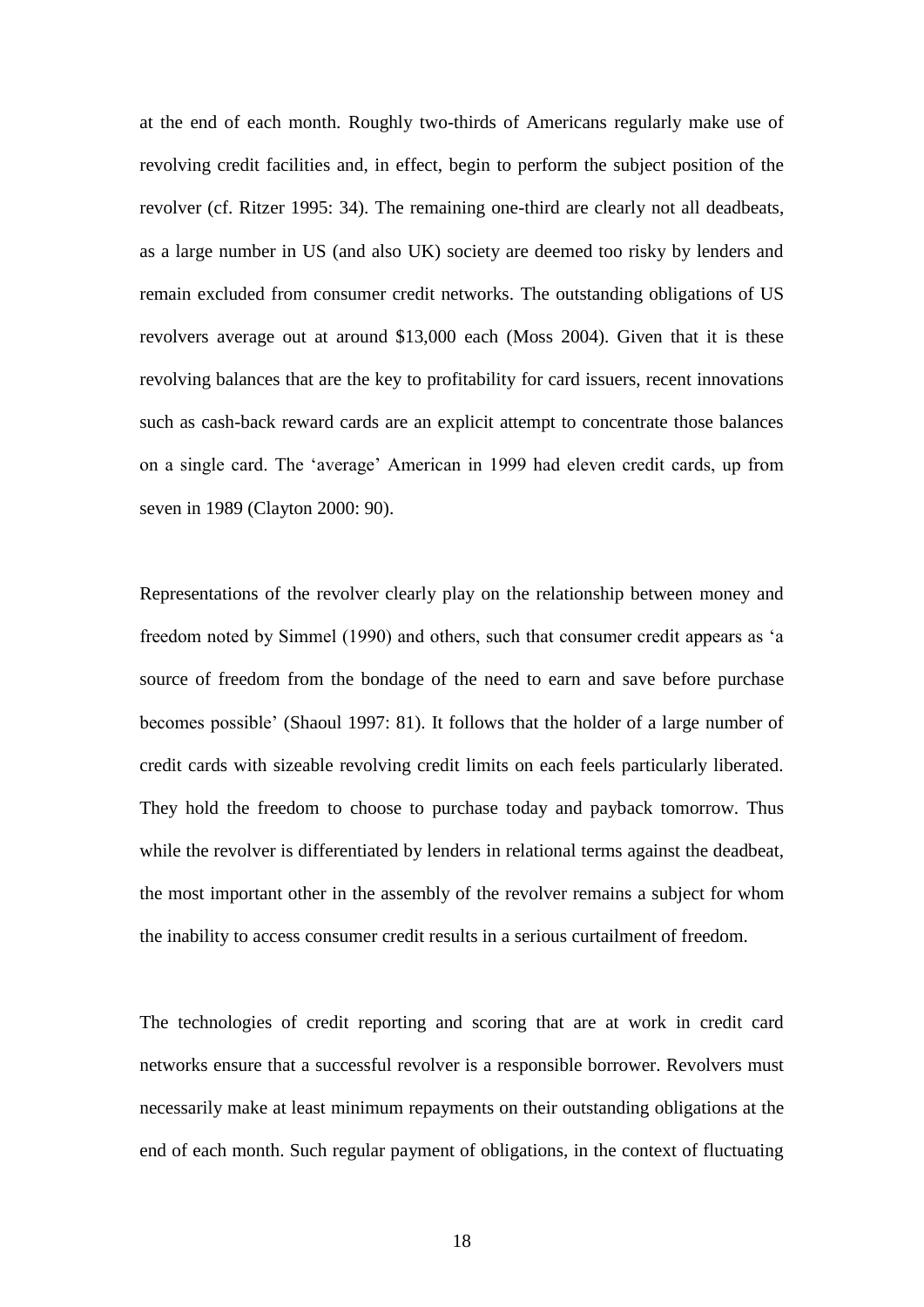patterns of income and expenditure, comes to be normalized. Without such normalization, the new techniques of default risk management by lenders that were discussed in the previous section would simply not be possible. For the revolver, meanwhile, making regular payments is likely to result in the further extension of a line of credit, and a good repayment history may well mean that a borrower is targeted by additional credit card issuers. At the same time, card-holders are made aware that deviation and the failure to meet at least minimum repayments will be punished. Such deviation is represented as irrational, as the credit ratings of so-called 'delinquents' are downgraded and their access to credit dries up. Delinquents can no longer experience the consumptive freedom and security that comes through revolving credit, and are consigned to the realm of pawn shops and pay-check lending that Rob Aitken (2006) terms 'fringe finance'.

The financial self-discipline of the revolver has, furthermore, come to turn not only on making and planning repayments, but on the entrepreneurial and calculative management and manipulation of outstanding obligations. Four examples are especially illustrative. First, and perhaps most simply, revolving credit assembles a responsible borrower who is able to extend the time horizons across which they will meet their outstanding obligations. For some this may mean that, despite increased borrowing, the overall ratio of monthly payments to income will remain largely unchanged. In the UK, for example, the average duration that cardholders take to clear their outstanding balances increased from three months in 1997, to five months in 2002 (House of Commons Treasury Committee 2003: 45).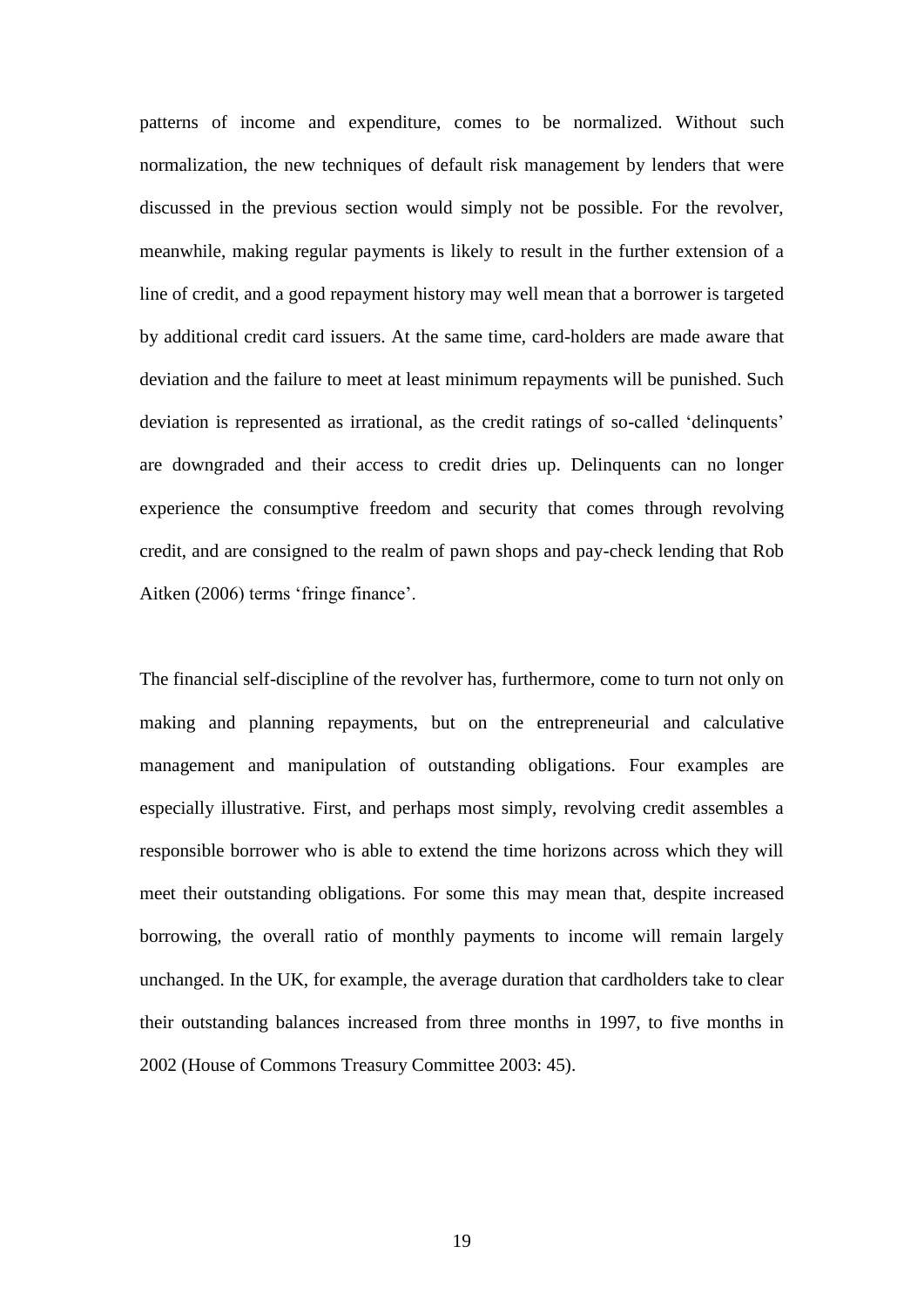Second, perhaps the signature performance of the revolver during the last decade or so has been the transfer of an outstanding balance from one credit card to another. The motivation here is to take advantage of reduced introductory-offer interest rates ('teaser rates') in order to, in effect, reduce outstanding obligations. The personal finance sections of major newspapers, as well as the countless money advice websites, provide tables listing the best available current offers that, for example, provide 0 percent interest payable on balance transfers for a twelve month period. Nearly 4.5 million cardholders in the UK have, for example, taken advantage of teaser rates and transferred their revolving balances to another card (Meyer 2005). The frustrations of the credit card industry with those who regularly and routinely transfer their outstanding balances from one card to another and so on, leading them to label such individuals 'rate tarts', has furthermore only served to reinforce such practices. The 'rate tart' who searches on-line for the best deal on a balance transfer is, as in the traditional colloquial sense of the term 'tart', a promiscuous women of unsound virtue who is to be condemned. However, given the more ambiguous meaning of 'tart' in contemporary parlance and its general association by the young with a hedonistic lifestyle, the implication is also that those represented as a 'rate tart' may be gaining some considerable pleasure and enjoyment at the expense of a less promiscuous other. Some leading credit card issuers in the UK, such as Barclays, Egg, and MBNA, moved in mid-2005 to curtail these pleasures by imposing charges of around 2 percent on balance transfers. In a period of historically low interest rates, however, large numbers of issuers continue to make it possible for savvy and canny revolvers to regularly move their balance from one card to another at no cost.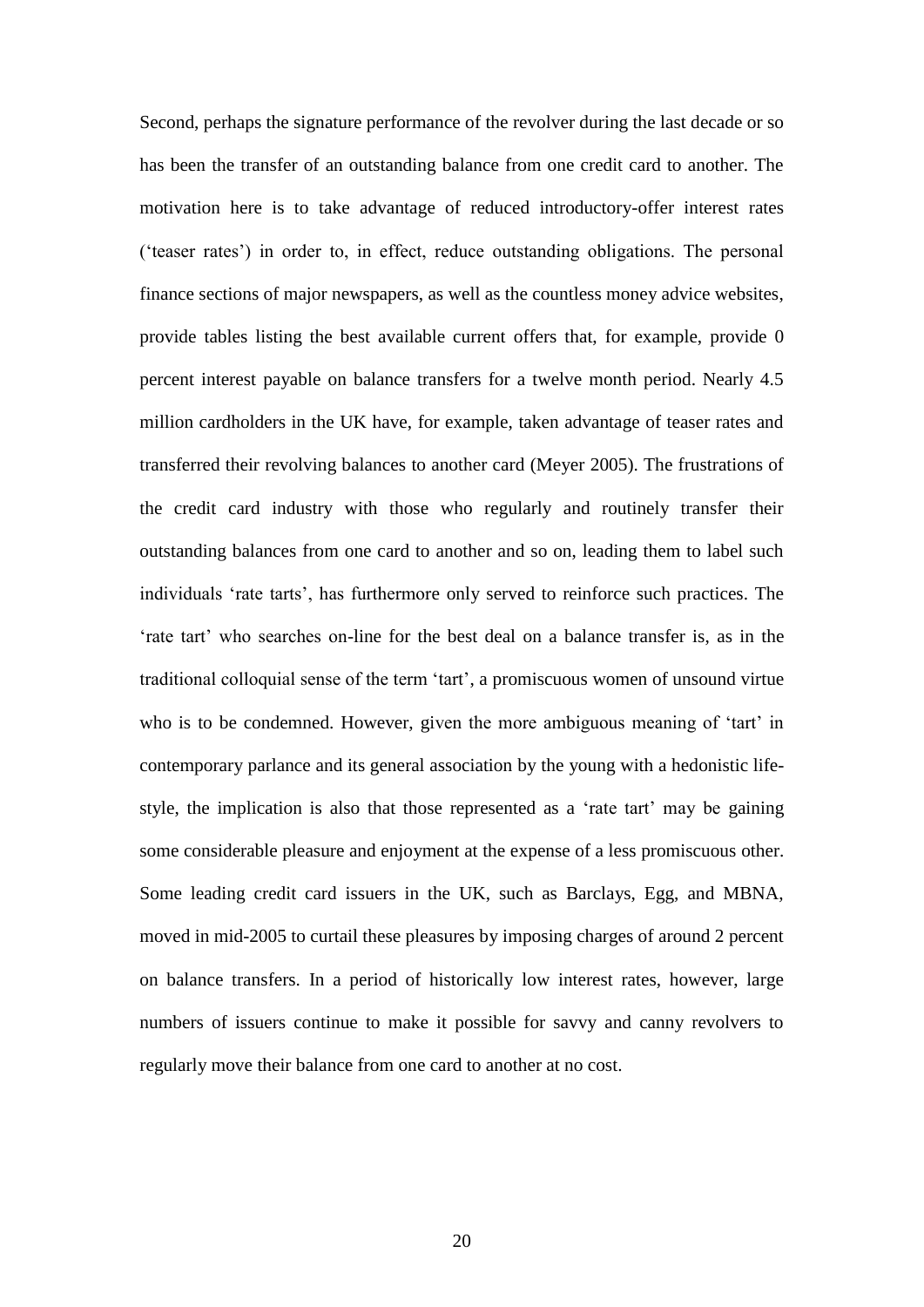Third, and related to the second, simultaneous performances of borrowing across overlapping credit card, bank loan and mortgage networks call up revolvers who entrepreneurially substitute credit card obligations for alternative repayments at lower rates of interest. This so-called 'debt consolidation' has come to concentrate on mortgage refinancing and equity withdrawal, especially in the period of low interest rates and rising house prices from the latter half of the 1990s in the UK, and between 2000 and 2004 in the US. By way of illustration, mortgage equity withdrawal in the UK increased from -£1.4 billion in the fourth quarter of 1995 to £13.5 billion by the first quarter of 2003 (Anderson 2004: 49). The rates of interest payable on mortgages as secured debt are, of course, lower than those that prevail for unsecured credit card debt. In the US, the rate of increase for total unsecured consumer borrowing has slowed somewhat since 2001. But the first years of the new millennium were also marked by a sharp increase in outstanding mortgage obligations. While partly related to roaring house prices and the changing subjectivities of residential property ownership that I have discussed elsewhere (Langley 2006a), there are also strong indications that, in the words of the Joint Economic Committee (2004: 2) of the US Senate, 'many households have re-financed their homes in part to pay off higher interest debt'. According to a Freddie Mac (2005) brochure, a staggering \$500 billion worth of home equity was released through re-mortgaging in the US from 2002 to 2005. And it appears that roughly one-quarter of those who have refinanced their mortgages in recent times in the US have increased their obligations in order to pay off consumer debts (Aizcorbe *et al.* 2003: 25-6; Moss 2004). For Alan Greenspan (2004), then, there is little doubt that this debt consolidation is a rational move: 'the surge in mortgage refinancings likely improved rather than worsened the financial condition of the average homeowner'.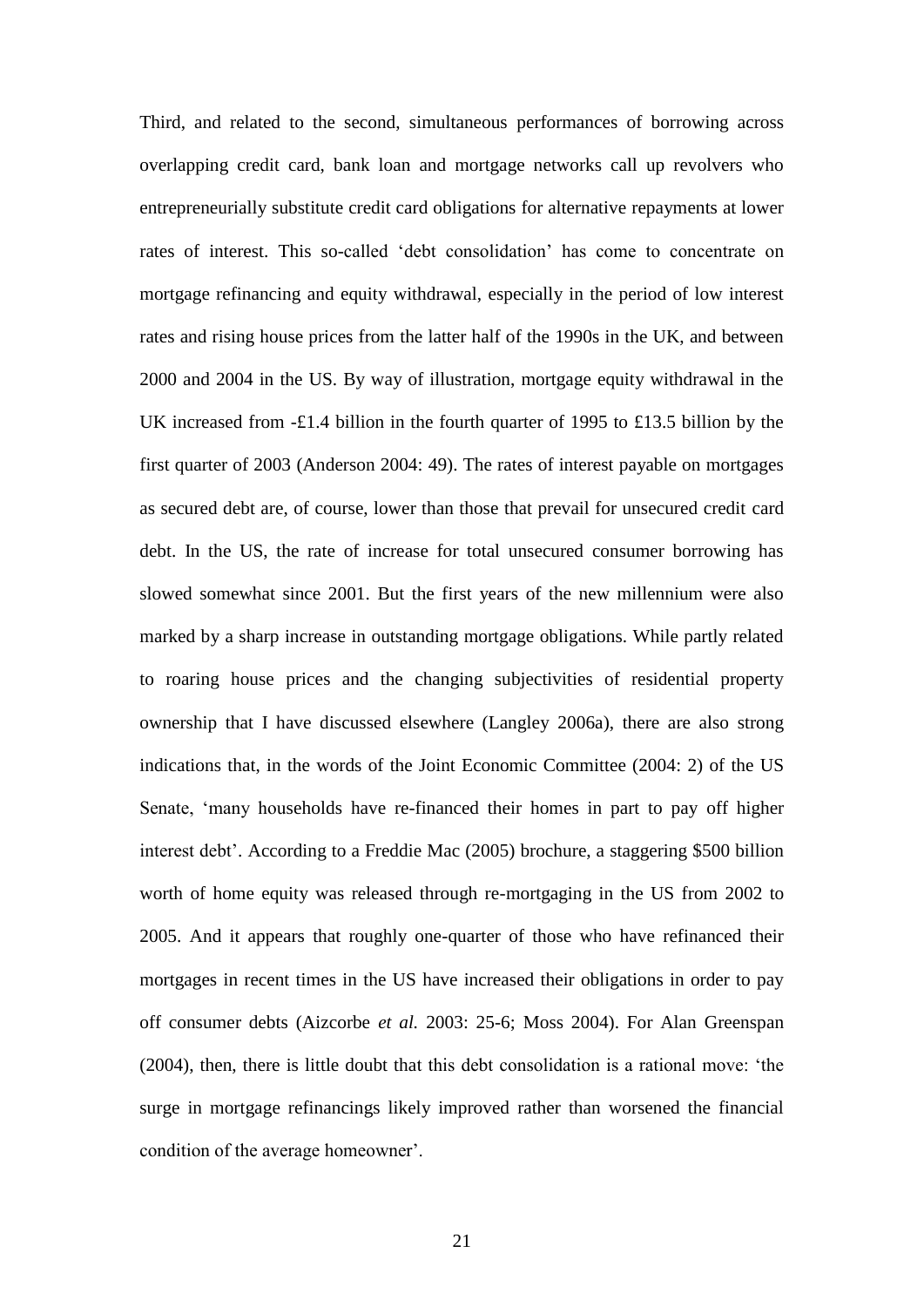Fourth, a further illustrative example of revolvers managing their outstanding obligations is the summoning up of subjects who seek to improve their credit score. The central principle here is that a good credit report is a passport to credit and, significantly, to being offered lower rates of interest on that credit. Lender's riskbased pricing techniques come to be represented as an opportunity for the savvy revolver. In the US, the Federal Trade Commission (2006) has recently amended the Fair Credit Reporting Act in order to create greater transparency with regard to an individual's credit reports and score. But, a credit scores is not simply something to be discovered by individual. It is also the focus for self-disciplinary entrepreneurialism. For example, on both sides of the Atlantic, as the main credit agencies such as Equifax, Experian, and Fair Isaac Corporation offer individuals the opportunity to purchase access to their credit histories/scores, they also provide tips and guidelines on how to improve a credit score. For example, Equifax encourages individuals to 'level the playing field' with potential lenders by purchasing what they call 'Score Power', an individualized package of report and tools for management that feature the 'Interactive Score Simulator' to show how certain actions may change a credit score.<sup>1</sup> Such simulators are also being used by credit counselling agencies as an educational tool (Bayot 2003). Similarly, for those borrowers who find that their credit report/score is an obstacle to securing access to credit at reasonable rates of interest, the burgeoning array of 'personal finance' literature now available in book stores also includes publications such as Rose's (1997) *The DIY Credit Repair Manual*. Websites have even emerged for companies that offer to improve individual's credit scores by

<u>.</u>

<sup>&</sup>lt;sup>1</sup>https://www.econsumer.equifax.com/consumer/sitepage.ehtml?forward=cps\_detail&pageMod=prodM od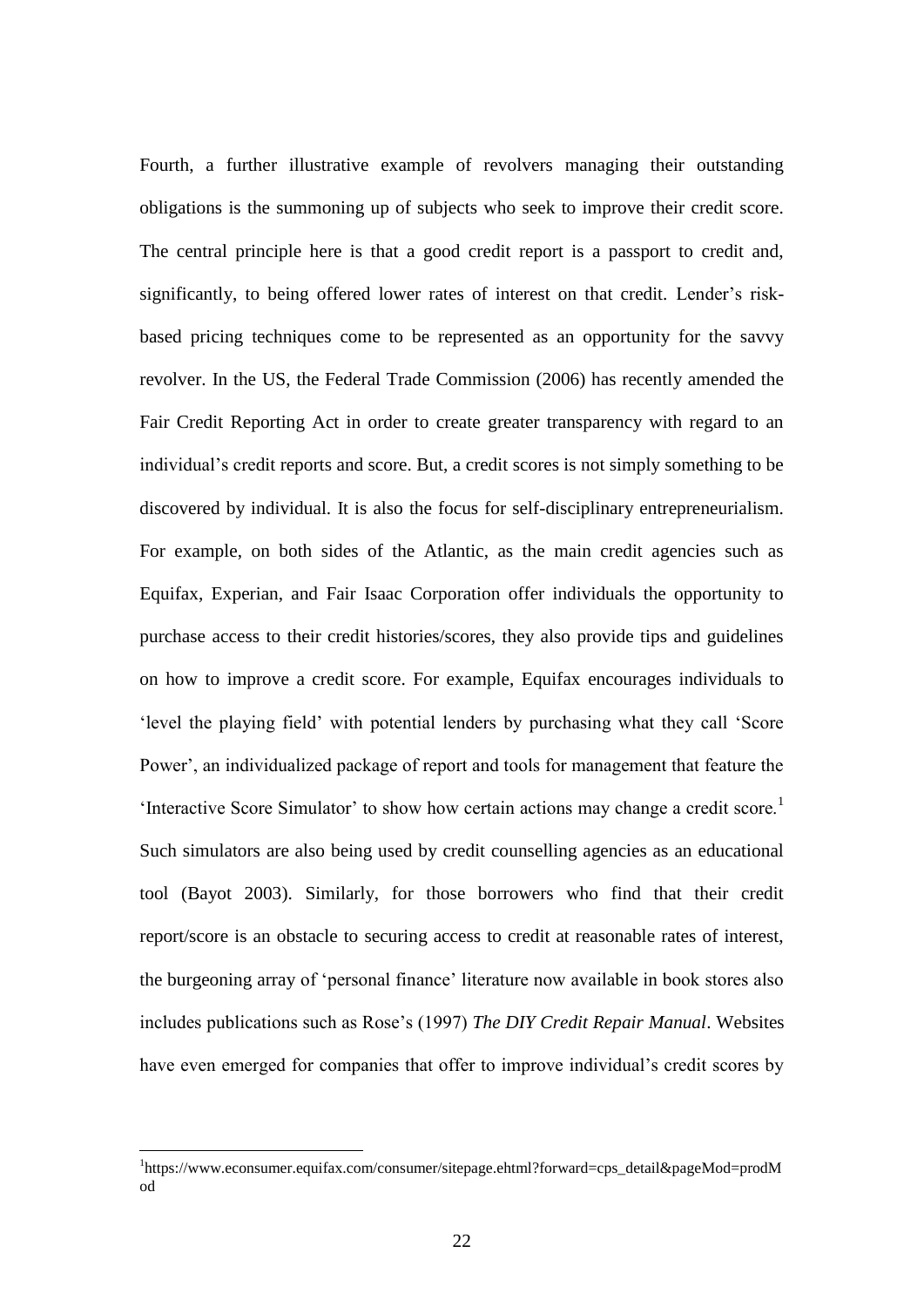'piggybacking' them on the credit cards of those who have good scores – that is, their names are added to the credit card account for a fee.

### **Concluding remarks: volatilities and uncertainties**

This paper has argued that a re-worked concept of financialization holds considerable insights for our understanding of the Anglo-American consumer credit boom. Through asset-backed securitization and the use of credit derivatives, markets have emerged for the issue and trading of claims on risks associated with the future repayments of consumer borrowers. Lenders can thus support a greater and growing scale of borrowing in consumer credit networks than would otherwise be the case. Disciplinary transformations also arise in financial self-government. Here thrift and prudence are no longer paramount in extending individual freedom and security, but are displaced by new financial self-disciplines of responsibly and entrepreneurially meeting, managing and manipulating the outstanding obligations that arise from extended borrowing. The qualitative transformations in consumer credit networks that are revealed through the concept of financialization are, however, far from unproblematic. As I argue elsewhere in relation to the recent crisis of US sub-prime mortgage networks in particular, the reconfiguration of default risk and the assembly of responsible and entrepreneurial borrowers introduces new volatilities and uncertainties into everyday borrowing networks (Langley, in press). If the prospects that the concept of financialization holds for illuminating analyses of the consumer credit boom are to be fully realized, further research is certainly required into these volatilities and uncertainties.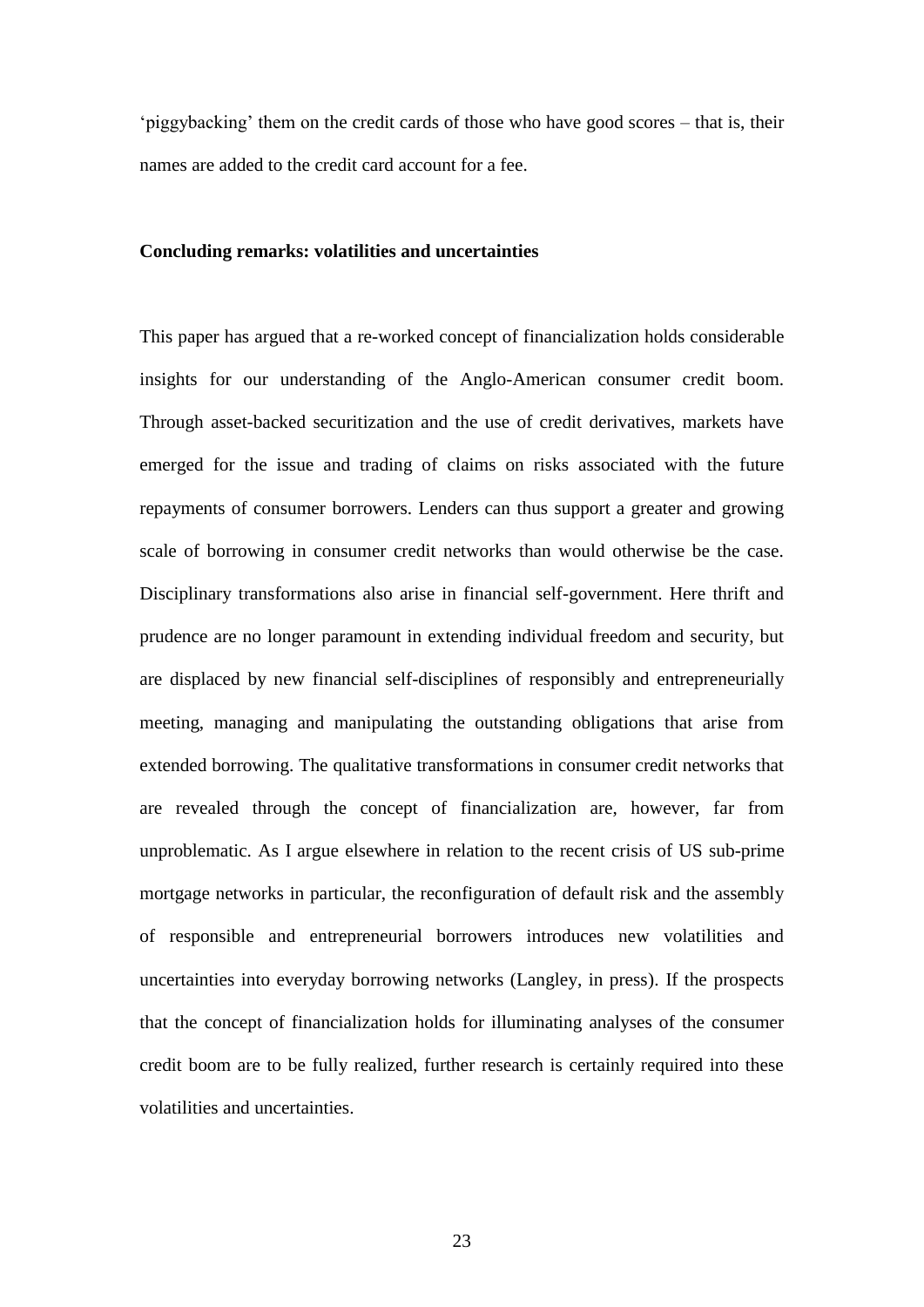The spreading of risk through ABS and credit derivatives is viewed in highlyfavourable terms by orthodox financial economists and policy-makers who emphasize the efficiencies of disintermediated finance. For the Bank of England (2006: 21), for instance, 'Financial engineering of this type does not alter the financial sector's aggregate credit exposure to the non-financial sector. It does, however, alter the distribution of risk within the financial sector by concentrating it in some securities and reducing it in others. This can improve systemic stability if risk is held by those with the greatest capacity to absorb losses'. But, as the Bank also notes on the same page, 'investors in these securities are vulnerable to macroeconomic risks that affect many of the underlying ABS at the same time'. ABS investors can thus fall victim to what Aglietta and Breton (2001: 437) describe as 'an ever-present tension' in seemingly liquid markets, or what Keynes (1961) famously termed the 'liquidity illusion'. In our terms, there is always the chance of mass sell-offs, a collapse in prices, and a flight from asset-backed securities to other relatively liquid instruments because future collective or 'macroeconomic' uncertainties over borrowers repayments cannot be completely or perfectly calculated as risks. The techniques of ABS and structured finance are, therefore, 'pro-cyclical' and increase the possibilities of a 'credit crunch' (Chancellor 2005). They encourage a proliferation in the scale and scope of lending in 'the good times', over and above that which would take place if loans remained on lenders books, and they result in a sharper tightening of lending in 'the bad times' as uncertainties emerge.

The contradictions of financialized and transformed consumer credit networks are also experienced, lived and negotiated by borrowers. The performance of the subject position of the responsible and entrepreneurial borrower is necessarily partial and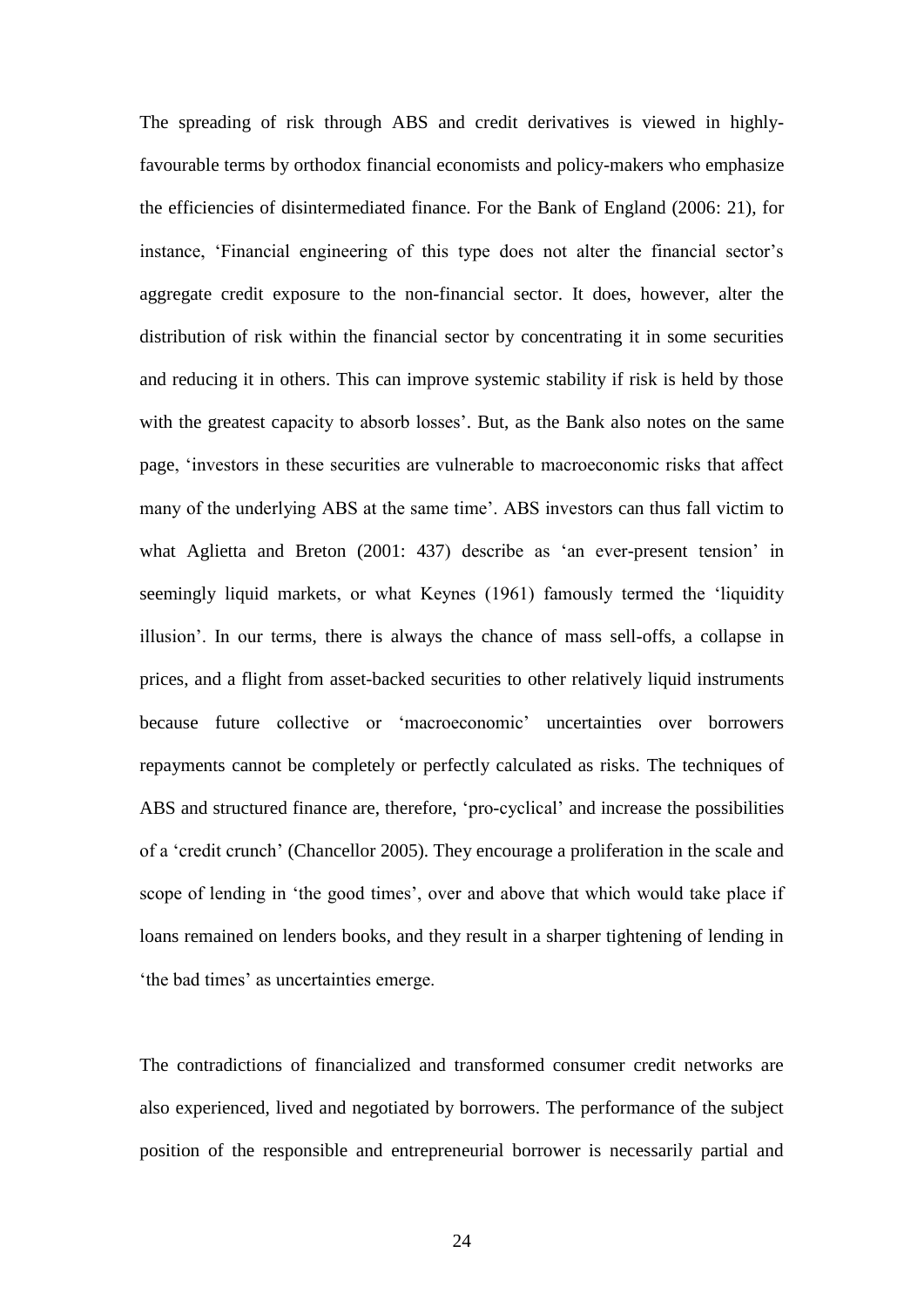incomplete, and is especially problematic for those on low incomes. Representations of borrowers as disconnected figures that are disembedded from all other social relations cannot be maintained. For example, the flexible, downsized, mobile and contracted-out worker who necessarily encounters uncertainties over employment contracts, hours, pay and conditions is very poorly placed to perform the financial self-disciplines of the responsible borrower. The meeting and management of repayments is reliant upon relatively predictable wages that, for those on low incomes who are most 'flexible' in their work, cannot be guaranteed. Low-income individuals and households are also unlikely to be savers or owner-occupiers, such that entrepreneurial borrowing practices (e.g. debt consolidation) are not possible. Already confronted by rising living costs and knife-edge labour market flexibility, exclusion from the growth of the asset-based wealth leaves many low-income households with little choice but to extend their borrowing once again. Furthermore, even those borrowers who are also mortgagors and financial market investors undoubtedly struggle to meet their growing obligations during periods in which interest rates rise and asset prices fall. Shifting labour market fortunes, increases in interest rates, and a sharp fall in asset prices all threaten to wipe out the prospects of freedom and security that are apparently on offer from responsible and entrepreneurial borrowing.

#### **Acknowledgements**

The author would like to thank participants at the International Working Group on Financialization conference (February 2007), two anonymous reviewers and Julie Froud for their insightful comments on an earlier version of this paper.

### **Bibliography**

25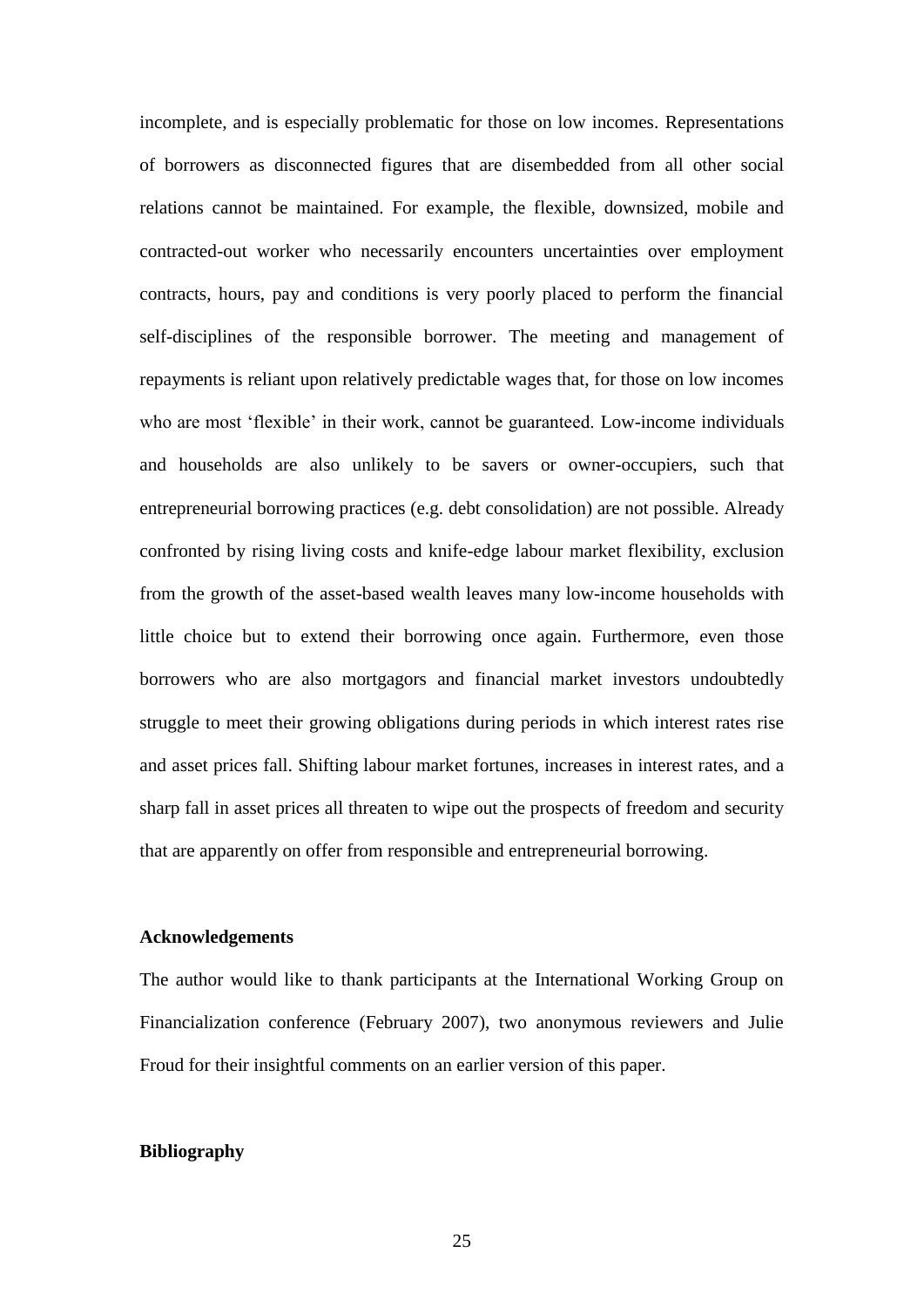Aglietta, M. and Breton, R. (2001) Financial systems, corporate control and capital accumulation, *Economy and Society*, 30(4), pp. 433-466.

Aglietta, M. and Rebérioux, A. (2005) *Corporate Governance Adrift: A Critique of Shareholder Value* (Cheltenham, Edward Elgar).

Aitken, R. (2006) Capital at its fringes, *New Political Economy*, 11 (4), pp. 479-498. ------- (2007) *Performing Capital: Toward a Cultural Economy of Popular and Global Finance* (Basingstoke, Palgrave MacMillan).

Aizcorbe, A.M, Kennickell, A.B and Moore, K.B (2003) Recent changes in U.S. family finances: evidence from the 1998 and 2001 survey of consumer finances *Federal Reserve Bulletin*, 89(January), pp. 1-32.

Amin, S. (1996) The challenge of globalization, *Review of International Political Economy,* 3(2), pp. 216-259.

Anderson, S. (2004) *The CML Mortgage Market Manifesto: Taking the past into the future* (London, Council of Mortgage Lenders).

Ashman, I. and Black, J. (2002) CDOs and structured finance transactions: the Cayman Islands perspective, in J. Borrows (ed.) *Current Issues in Securitisation* (London, Sweet and Maxwell).

Bank of England (2006) *Financial Stability Report*, July. Available at: http://www.bankofengland.co.uk/publications/fsr/2006/fsrfull0606.pdf (accessed 3 January 2007).

Barrett, R. and Ewan, J. (2006) *British Banker's Association Credit Derivatives Report 2006* (London, British Banker's Association).

Bayot, J. (2003) You might want to put your credit to the test, *New York Times*, 29 June, online edition.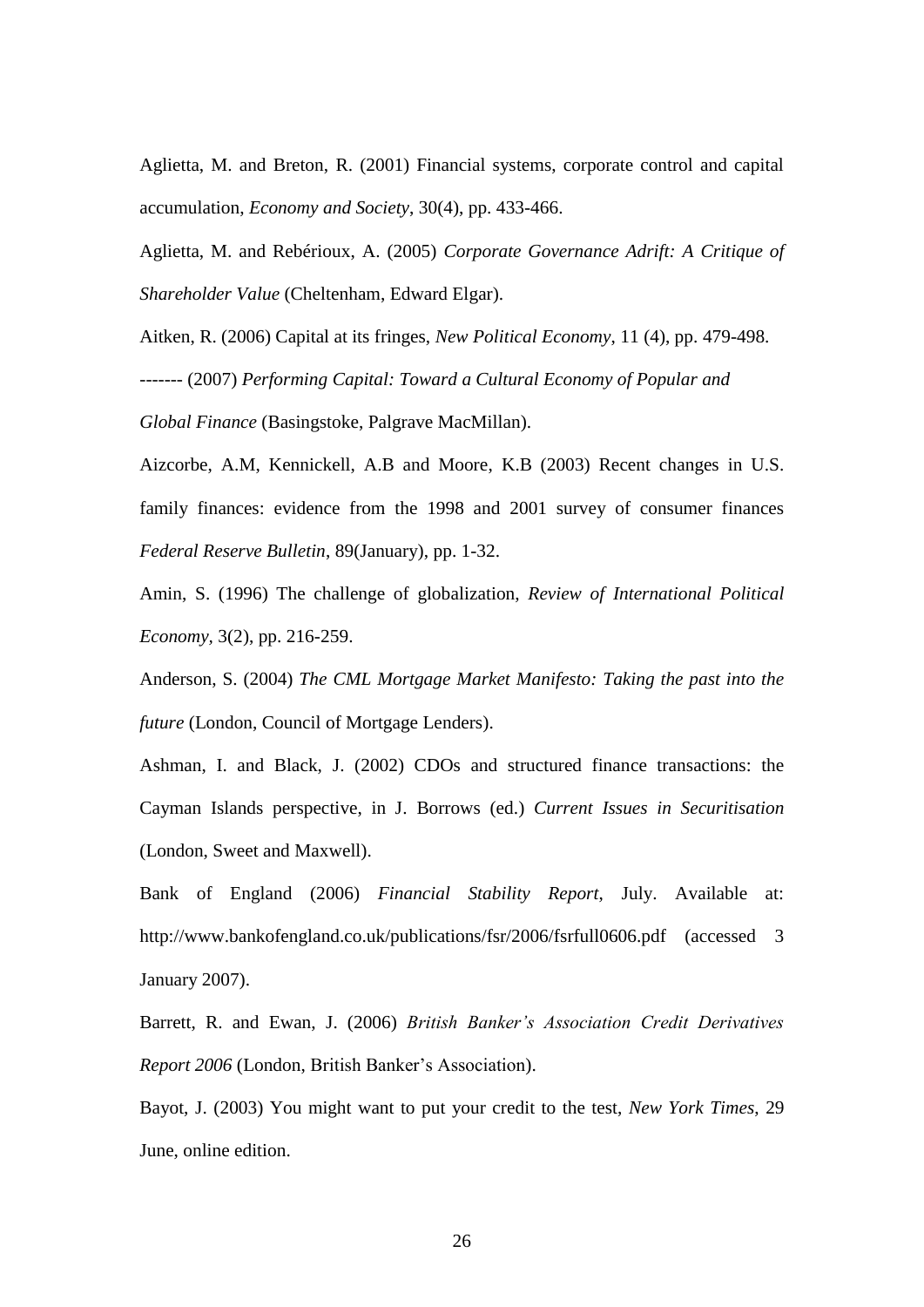Blackburn, R. (2006) Finance and the fourth dimension, *New Left Review*, 39, 39-70.

Boyer, R. (2000) Is a finance-led growth regime a viable alternative to Fordism? A preliminary analysis, *Economy and Society*, 29(1), pp. 111-145.

Brenner, R. (2002) *The Boom and the Bubble: The US in the World Economy* (London, Verso).

Burton, D., Knights, D., Leyshon, A., Alferoff, C. and Signoretta, P. (2004) Making a market: the UK retail financial services industry and the rise of the complex subprime credit market, *Competition and Change*, 8(1), pp. 3-25.

Carruthers, B.G. and Stinchcombe, A.L. (1999) The social structure of liquidity:

flexibility, markets and states, *Theory and Society*, 28(3), pp. 353-382.

Chancellor, E. (2005) *Crunch Time for Credit? An Inquiry into the State of the Credit* 

*System in the United States and Great Britain* (Hampshire: Harriman House Ltd).

Clayton, J. L. (2000) *The Global Debt Bomb* (New York, ME Sharpe).

Cutler, T. and Waine, B. (2001) Social insecurity and the retreat from social democracy: occupational welfare in the long boom and financialization, *Review of International Political Economy*, 8(1), pp. 96-117.

de Goede, M. (2004) Repoliticizing financial risk, *Economy and Society*, 33(2), pp. 197-217.

------- (2005) *Virtue, Fortune, and Faith: A Genealogy of Finance* (Minneapolis, MN, University of Minnesota).

Duménil, G. and Lévy, D. (2004) *Capital Resurgent: Roots of the Neoliberal Revolution* (Cambridge, MA, Harvard University Press).

Dymski, G.A. (2005) Financial globalization, social exclusion and financial crisis, *International Review of Applied Economics*, 19(4), pp. 439-457.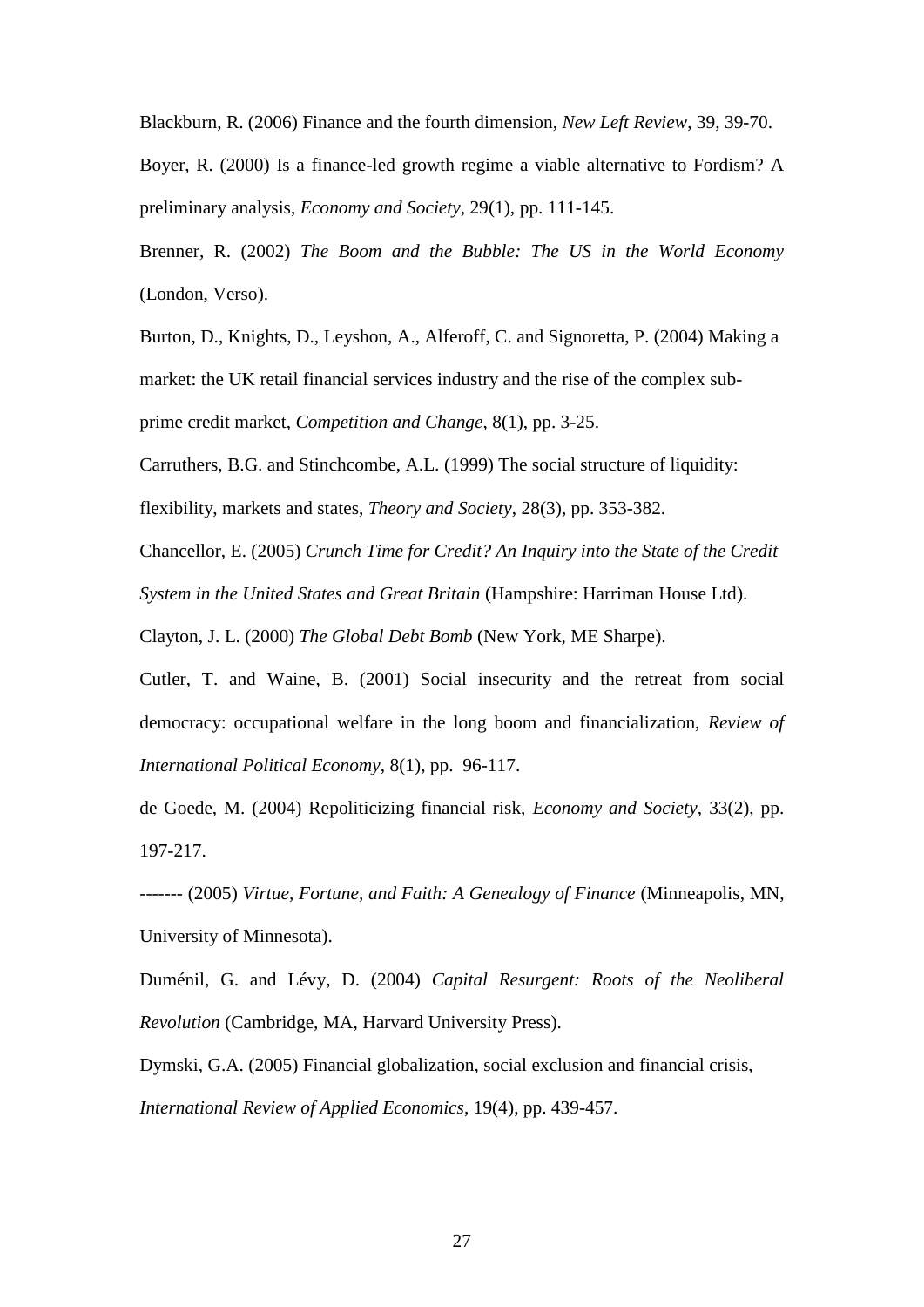*The Economist* (2003) Flying on one engine: a survey of the world economy, 20 September.

*The Economist* (2005) The great thrift shift: a survey of the world economy, 24 September.

Epstein, G. and Jayadev, A. (2005) The determinants of rentier incomes in OECD countries: monetary policy, financial liberalization, and labour solidarity, in G. Epstein (ed.) *Financialization and the World Economy* (Northampton: Edward Elgar).

Erturk, I., Froud, J., Sukhdev, J., Leaver, A. and Williams, K. (2007) The

democratization of finance? Promise, outcomes and conditions, *Review of* 

*International Political Economy*, 14(4), pp. 553-576.

Federal Trade Commission (2006) *The Fair Credit Reporting Act*. Available at:

http://www.ftc.gov/os/statutes/fcradoc.pdf (accessed 4 August 2007).

Freddie Mac (2005) *Just The Facts: How We Make Home Possible*, November. Available at: http://www.freddiemac.com/news/pdf/Just\_the\_Facts3.pdf (accessed 2) June 2006).

French, S. and Leyshon, A. (2004) The new, new financial system? Towards a conceptualization of financial reintermediation, *Review of International Political Economy*, 11(2), pp. 263-288.

Froud, J., Johal, S., Haslam, C. and Williams, K. (2001) Accumulation under conditions of inequality, *Review of International Political Economy*, 8(1), pp. 66-95.

Froud, J., Johal, S. and Williams, K. (2002) Financialization and the coupon pool, *Capital and Class*, 78, pp.119-151.

Froud, J., Johal, S., Leaver, A. and Williams, K. (2006) *Financialization and Strategy: Narrative and Numbers* (London, Routledge).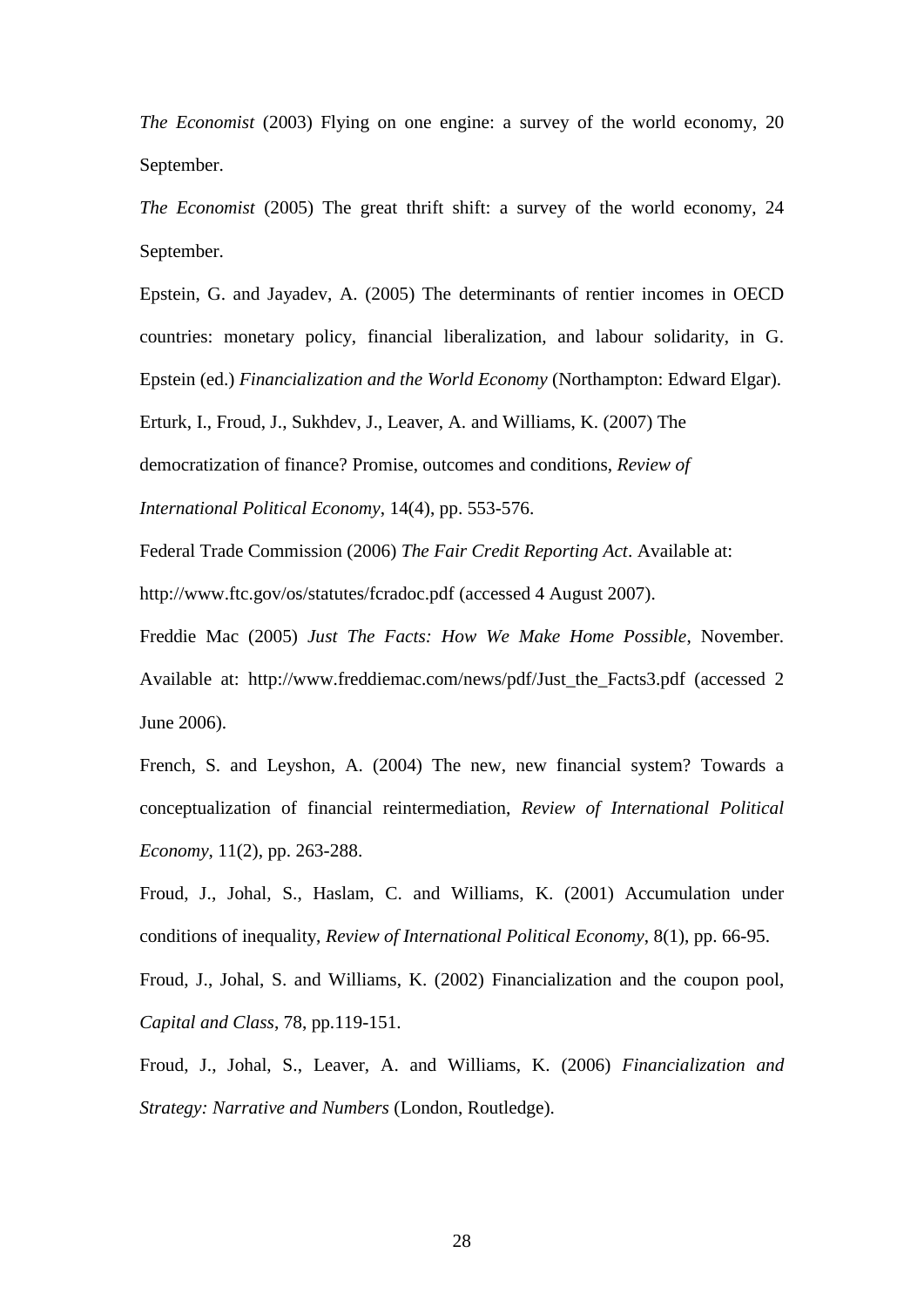Greenspan, A. (2004) Understanding household debt obligations, Remarks at the Credit Union National Association 2004 Governmental Affairs Conference, Washington, DC, 23 February. Available at: http://www.federalreserve.gov/boardDocs/speeches/2004/20040223/default.htm (accessed 8 July 2006).

Guseva, A. and Rona-Tas, A. (2001) Uncertainty, risk, and trust: Russian and American credit card markets compared, *American Sociological Review*, 66(5), pp. 623-646.

Harrower, G. (2002) Tax aspects of securitisation, in J. Borrows (ed.) *Current Issues in Securitisation* (London, Sweet and Maxwell).

Henwood, D. (2003) *After the New Economy* (New York: The New Press).

Hickman, M. (2007) For the first time, Britons' personal debt exceeds Britain's GDP, *The Independent*, 24 August, pp. 1-2.

House of Commons Treasury Committee (2003) *Transparency of Credit Card Charges, First Report of the Session 2003-04*, 10 December. Available at http://www.parliament.the-stationery-

office.co.uk/pa/cm200304/cmselect/cmtreasy/125/125.pdf (accessed 8 July 2006).

International Monetary Fund (2004) *Global Financial Stability Report: Market Developments and Issues*, September. Available at: http://www.imf.org/External/Pubs/FT/GFSR/2004/02/index.htm (accessed 18 March 2005).

Joint Economic Committee (2004) *Household Debt and the Economy*, 8 September. Available at: http://jec.senate.gov/\_files/HouseholdDebt.pdf (accessed 17 June 2007). Keynes, J.M. (1961) *The General Theory of Employment, Interest and Money* (London, MacMillan).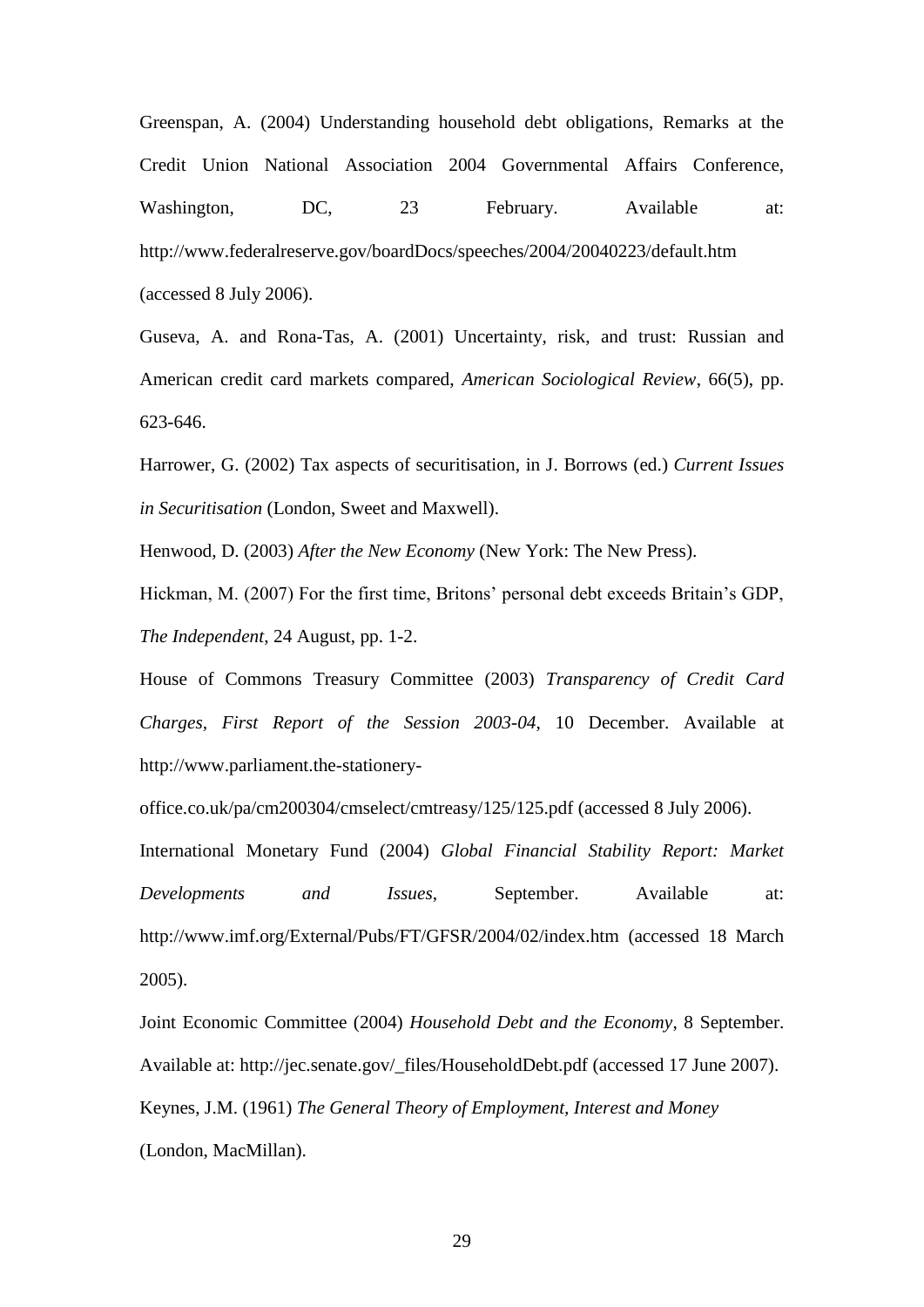Knights, D. (1997) Governmentality and financial services: welfare crises and the financially self-disciplined subject, in G. Morgan and D. Knights (eds.) *Regulation and Deregulation in European Financial Services* (Basingstoke, MacMillan).

Krippner, G. (2005) Financialization and the American economy, *Socio-Economic Review*, 3(2), pp.173-208.

Langley, P. (2004) In the eye of the "perfect storm": the final salary pension crisis and financialisation of Anglo-American capitalism, *New Political Economy*, 9 (4), pp. 539-558.

------- (2006a) Securitising suburbia: the transformation of Anglo-American mortgage finance, *Competition & Change,* 10 (3), pp. 283-299.

------- (2006b) The making of investor subjects in Anglo-American pensions, *Environment and Planning D: Society and Space*, 24 (6), pp. 919-934.

------- (2007) The uncertain subjects of Anglo-American financialization, *Cultural Critique*, 65 (Winter), pp. 66-91.

------- (in press) *The Everyday Life of Global Finance: Saving and Borrowing in Anglo-America* (Oxford, Oxford University Press).

Lazonick, W. and O'Sullivan, M. (2000) Maximising shareholder value: a new ideology for corporate governance, *Economy and Society,* 29(1), pp.13-35.

Leyshon, A. and Thrift, N. (1999) Lists come alive: electronic systems of knowledge and the rise of credit scoring in retail banking, *Economy and Society*, 28(3), pp. 434- 466.

LiPuma, E. and Lee, B. (2004) *Financial Derivatives and the Globalization of Risk* (Durham, NC, Duke University Press).

MacKenzie, D. (2006) *An Engine, Not a Camera: How Financial Models Shape Markets* (Cambridge, MASS, MIT Press).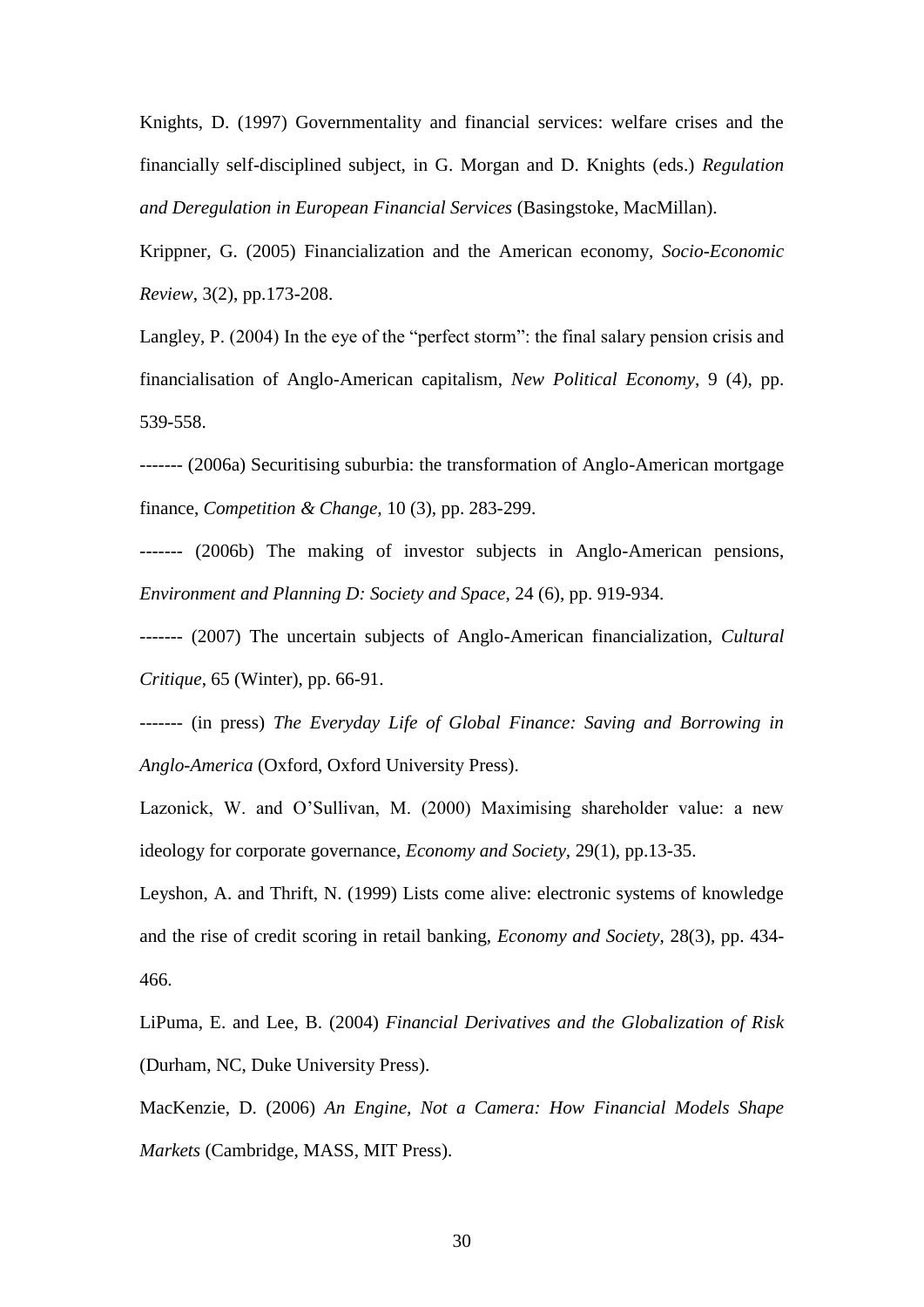Marron, D. (2007) "Lending by numbers": credit scoring and the constitution of risk within American consumer credit', *Economy and Society*, 36(1), pp. 103-133.

Martin, R. (2002) *Financialization of Daily Life* (Philadelphia, PN, Temple University Press).

Meyer, Harriet (2005) "Rate tarts" fall into card trap, *The Telegraph*, 5 January, online edition.

Montgomerie, J. (2006) The financialization of the American credit card industry, Competition, *Competition & Change*, 10 (3), pp. 301-319.

Moss, M. (2004) Erase debt now (lose your house later), *New York Times*, 10 October, online edition.

O'Malley, P. (2004) *Risk, Uncertainty and Government* (London, Glass House).

Partnoy, F. (2004) *Infectious Greed: How Deceit and Risk Corrupted the Financial Markets* (London, Profile Books).

Power, M. (2005) Enterprise risk management and the organization of uncertainty in financial institutions, in K. Knorr Cetina and A. Preda (eds.) *The Sociology of Financial Markets* (Oxford, Oxford University Press).

Pryke, M. and Whitehead, C. (1994) An overview of mortgage-backed securitisation in the UK, *Housing Studies*, 9(1), pp. 75-102.

Ritzer, G. (1995) *Expressing America: A Critique of the Global Credit Card Society* (Thousand Oaks, CA, Pine Forge Press).

Roberts, J., Sanderson, P., Barker, R. and Hendry, J. (2006) In the mirror of the market: the disciplinary effects of company/fund manager meetings, *Accounting, Organizations and Society*, 31(2), pp. 277-294.

Rose, I. (1997) *The DIY Credit Repair Manual* (Totton, Rosy Publications).